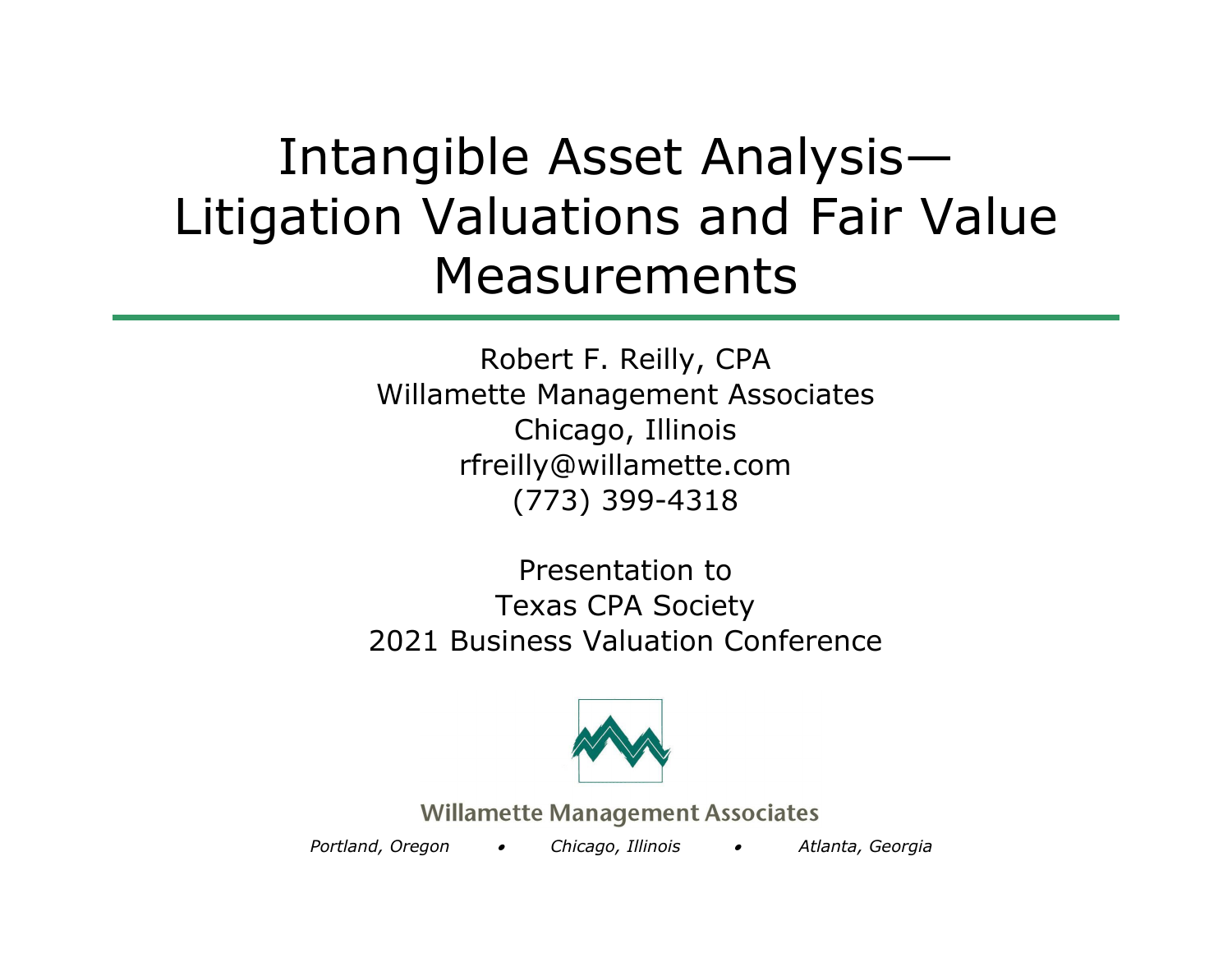#### Discussion Outline

- •Reasons to value intangible assets
- Valuations and fair value measurements
- •Generally accepted valuation approaches and methods
- $\bullet$ Reasons to apply the cost approach
- •Cost approach valuation methods
- •Cost measurement procedures
- •Physical deterioration measurement procedures
- •Functional obsolescence measurement procedures
- •Economic obsolescence measurement procedures
- •Cost approach value conclusion
- •Tax amortization benefit adjustment
- •Cost approach application common misapprehensions
- •Illustrative example

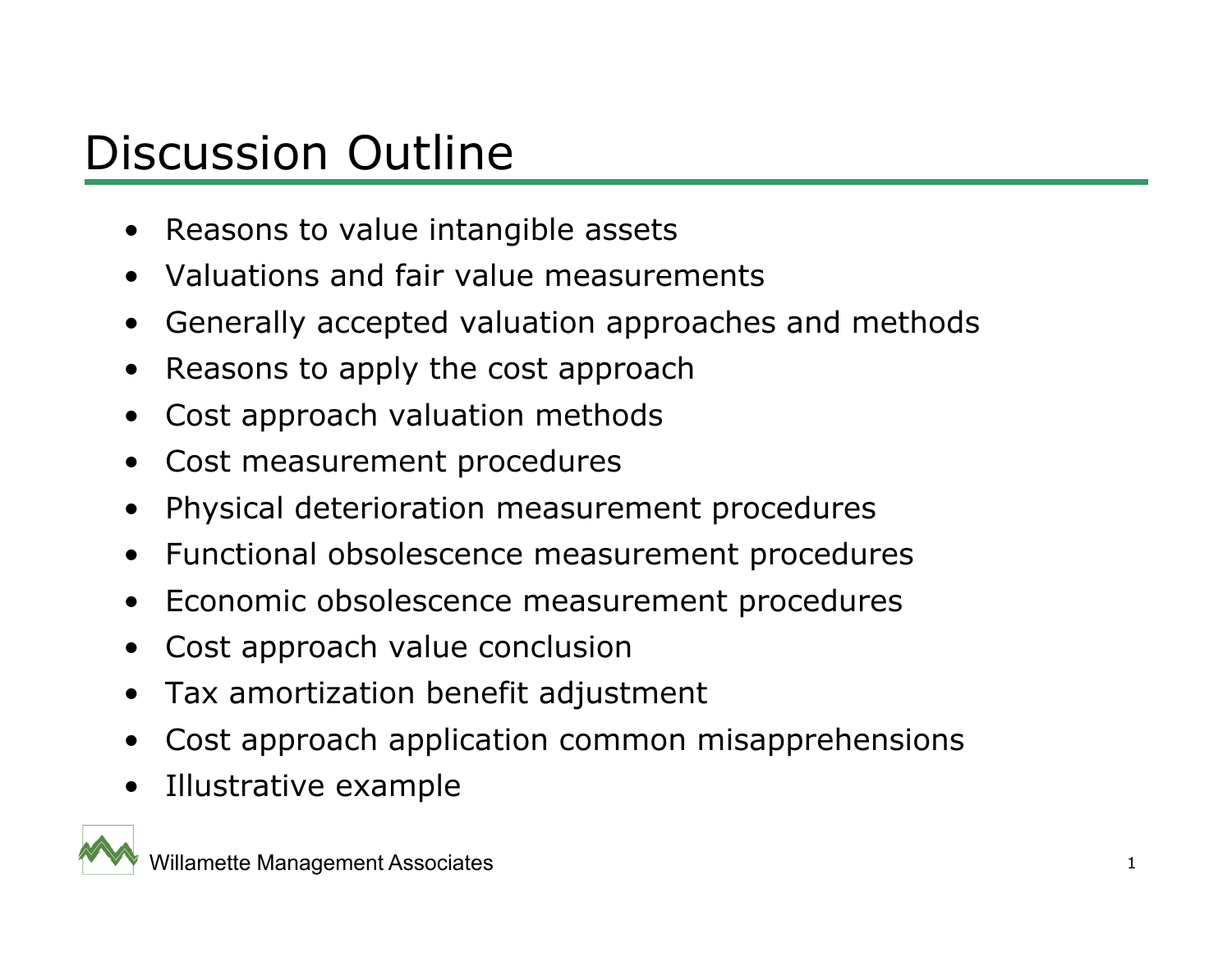#### Reasons to Estimate Intangible Asset Value

- Transaction pricing and structuring
- •Financing collateralization and securitization
- $\bullet$ Taxation planning and compliance
- $\bullet$ Regulatory compliance and corporate governance
- •Bankruptcy and reorganization
- $\bullet$ Strategic planning and management information
- •Fair value measurements and financial accounting
- •Forensic analysis and dispute resolution

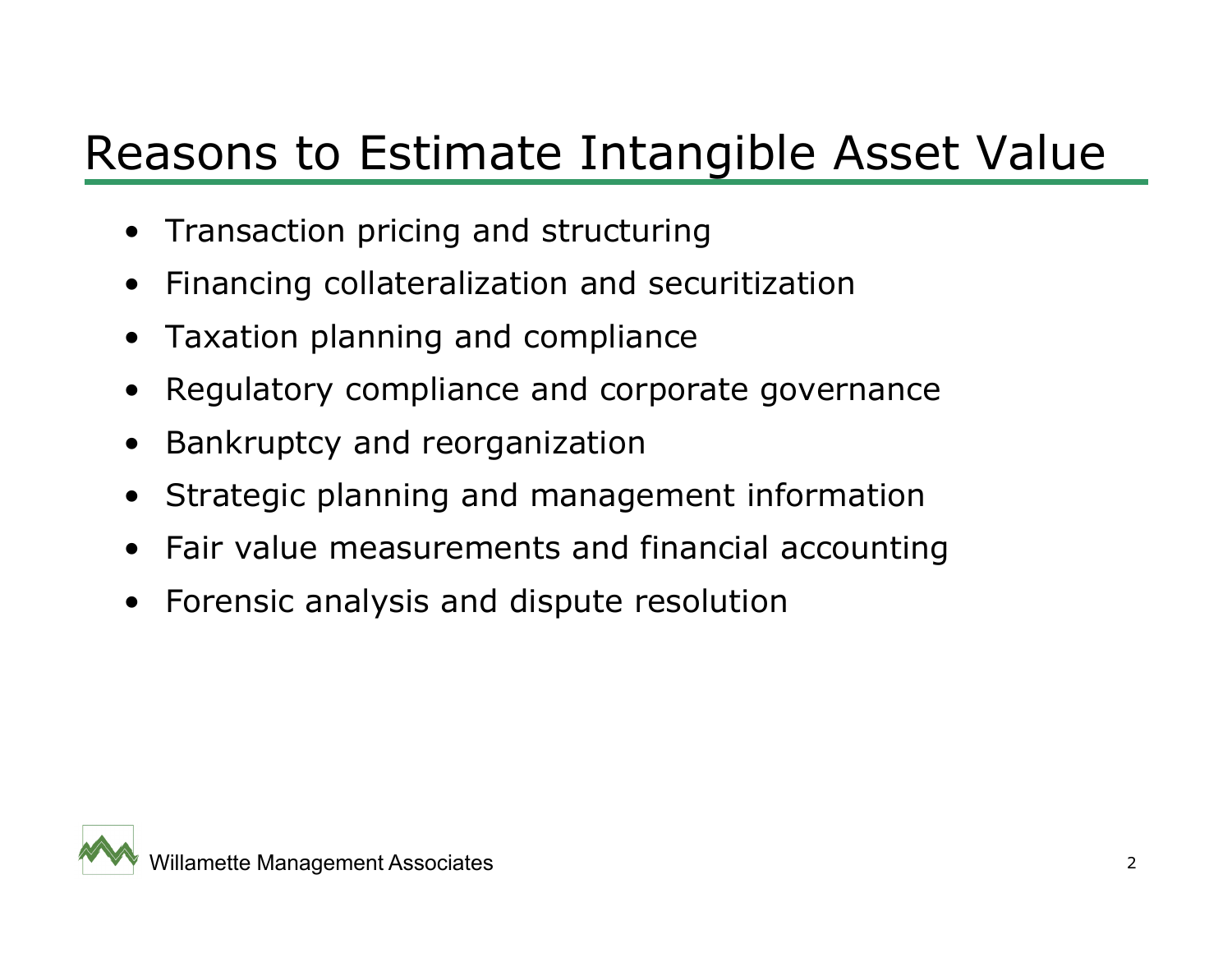## Fair Value Measurement and Financial Accounting Reasons

- Preparing the acquisition accounting purchase price allocation for tangible assets and intangible assets (FASB ASC 805, *Business Combinations*)
- Testing for goodwill and other intangible asset impairment (FASB ASC 350, *Intangibles—Goodwill and Other*, and FASB ASC 360, *Property, Plant, and Equipment*)
- Preparing the post-bankruptcy "fresh start" accounting for the entity's tangible and intangible assets (FASB ASC 852, *Reorganizations*)
- FVM of portfolio company intangible asset investments for investment company financial accounting (FASB ASC 946, *Financial Services—Investment Companies*)

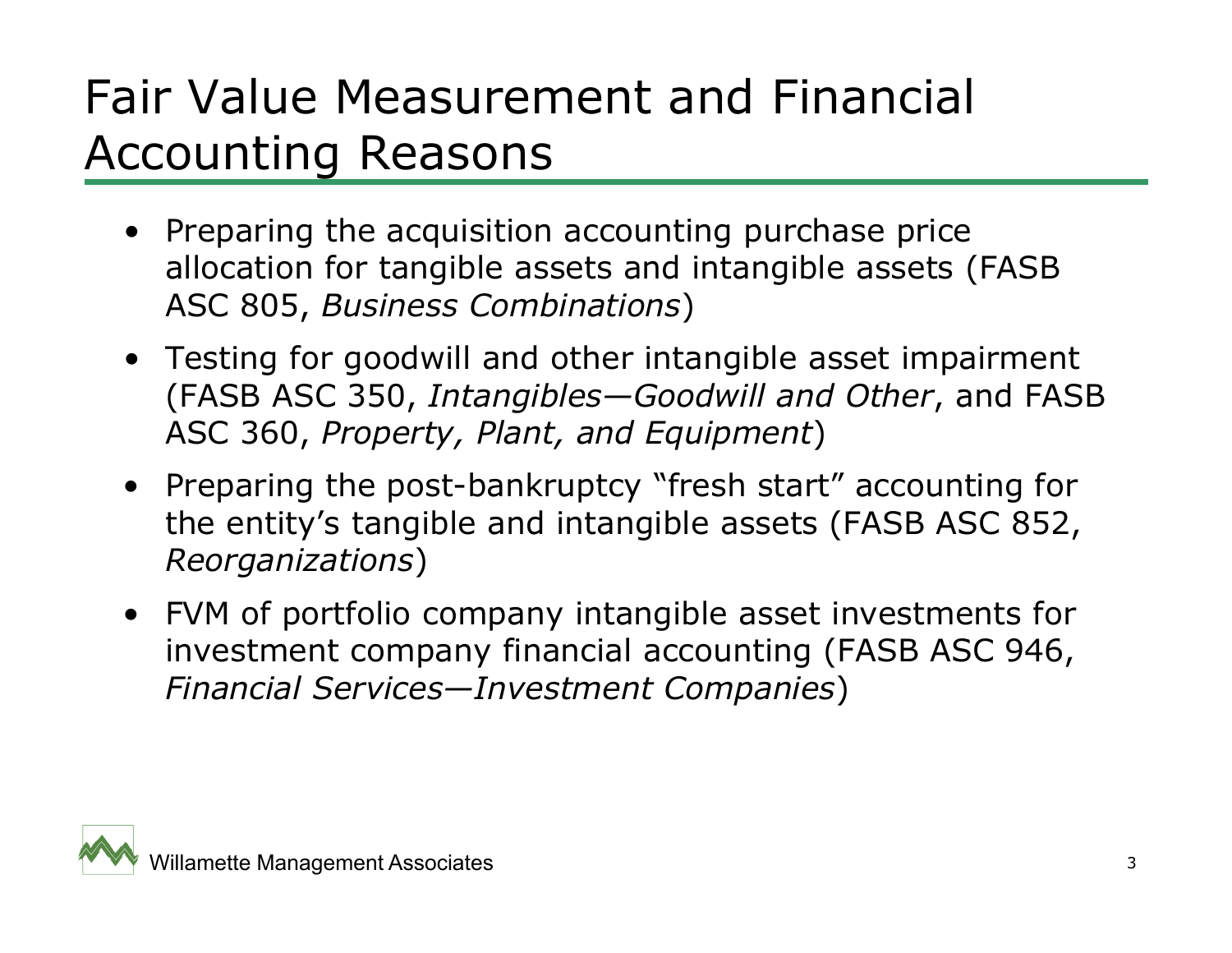#### Forensic Analysis and Dispute Resolution Reasons

- Calculating intangible asset lost profits, reasonable royalty rate, or other damage measurements related to infringement or other tort claims
- Measuring intangible asset lost profits or other damages related to breach of contract, license, or noncompete/ nondisclosure agreement claims
- Estimating the owner/operator's intangible asset value in condemnation, expropriation, eminent domain, or dissipation of corporate asset claims

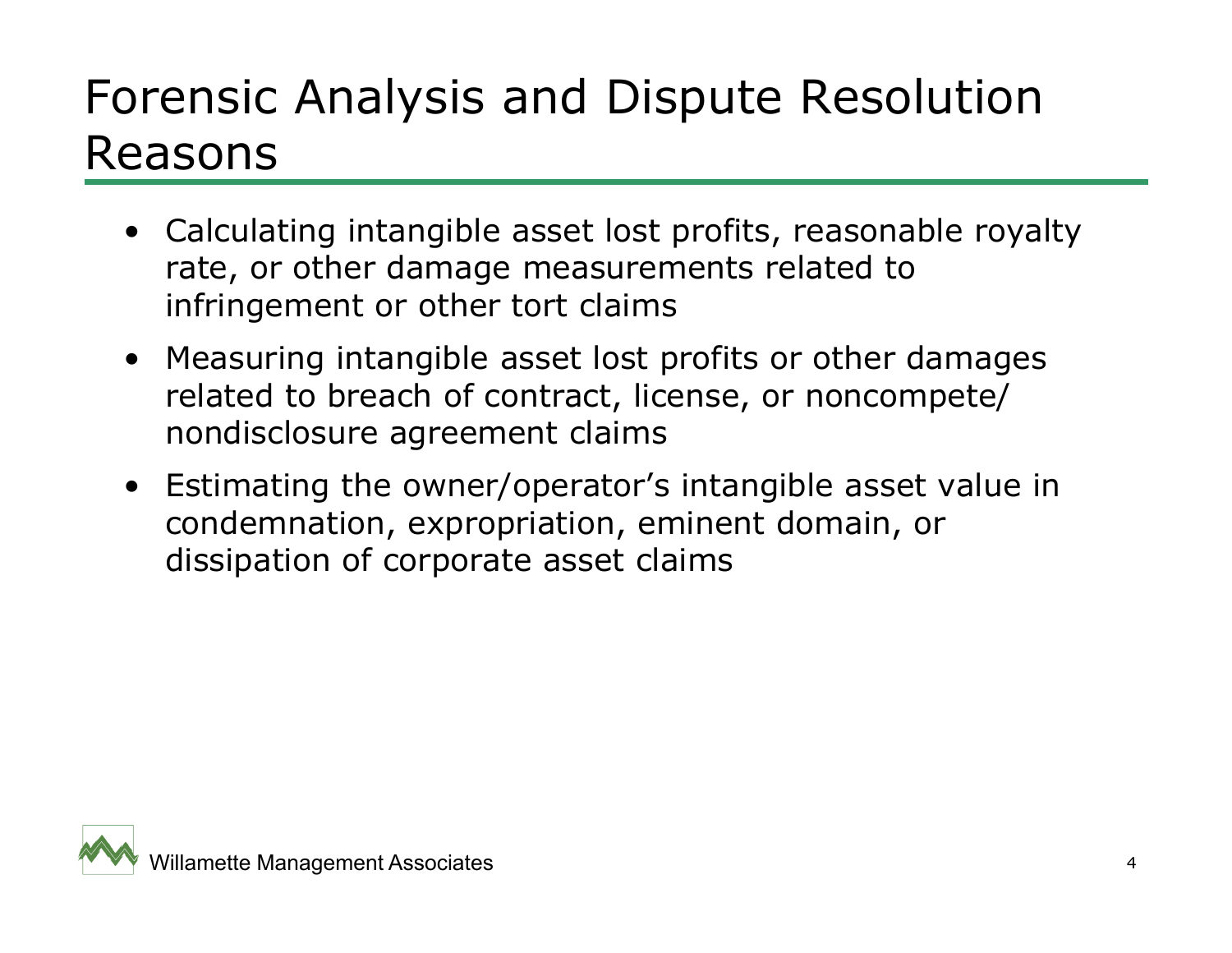### Attributes of an Intangible Asset

- An intangible asset should be (1) intangible and (2) an asset
	- Intangible—its economic benefits are not derived from its physical elements
	- An asset—it should provide future economic benefits to its owner

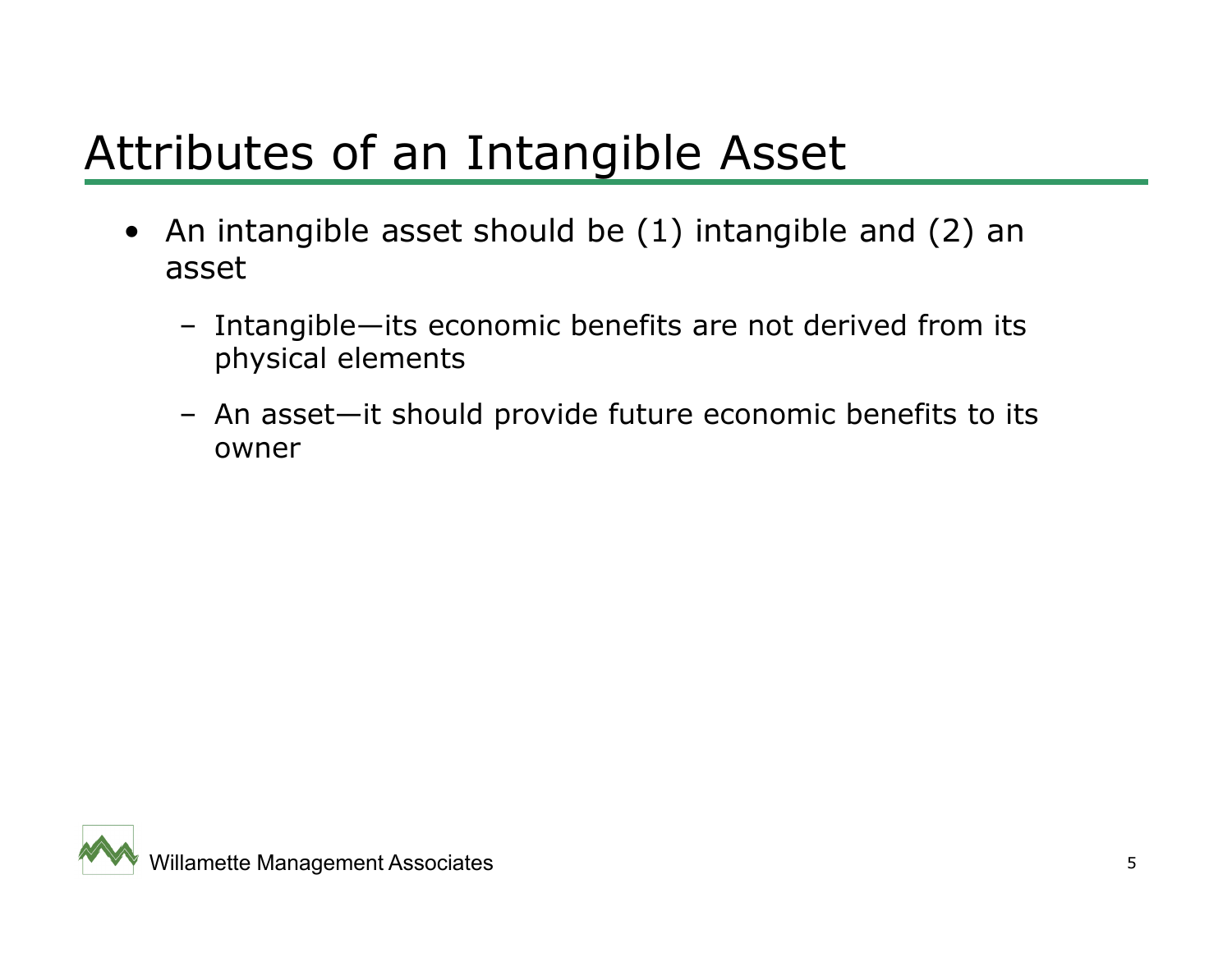## Attributes of an Intangible Asset (cont.)

- An intangible asset should have certain attributes or characteristics:
	- It is subject to a specific identification and a recognizable description
	- It is subject to legal existence and legal protection
	- It is subject to the rights of private ownership, and that private ownership should be transferable
	- It is documented by some tangible evidence or manifestation of its existence
	- It is created or comes into existence at an identifiable time or as the result of an identifiable event
	- It is subject to being destroyed or to a termination of existence at an identifiable time or as the result of an identifiable event

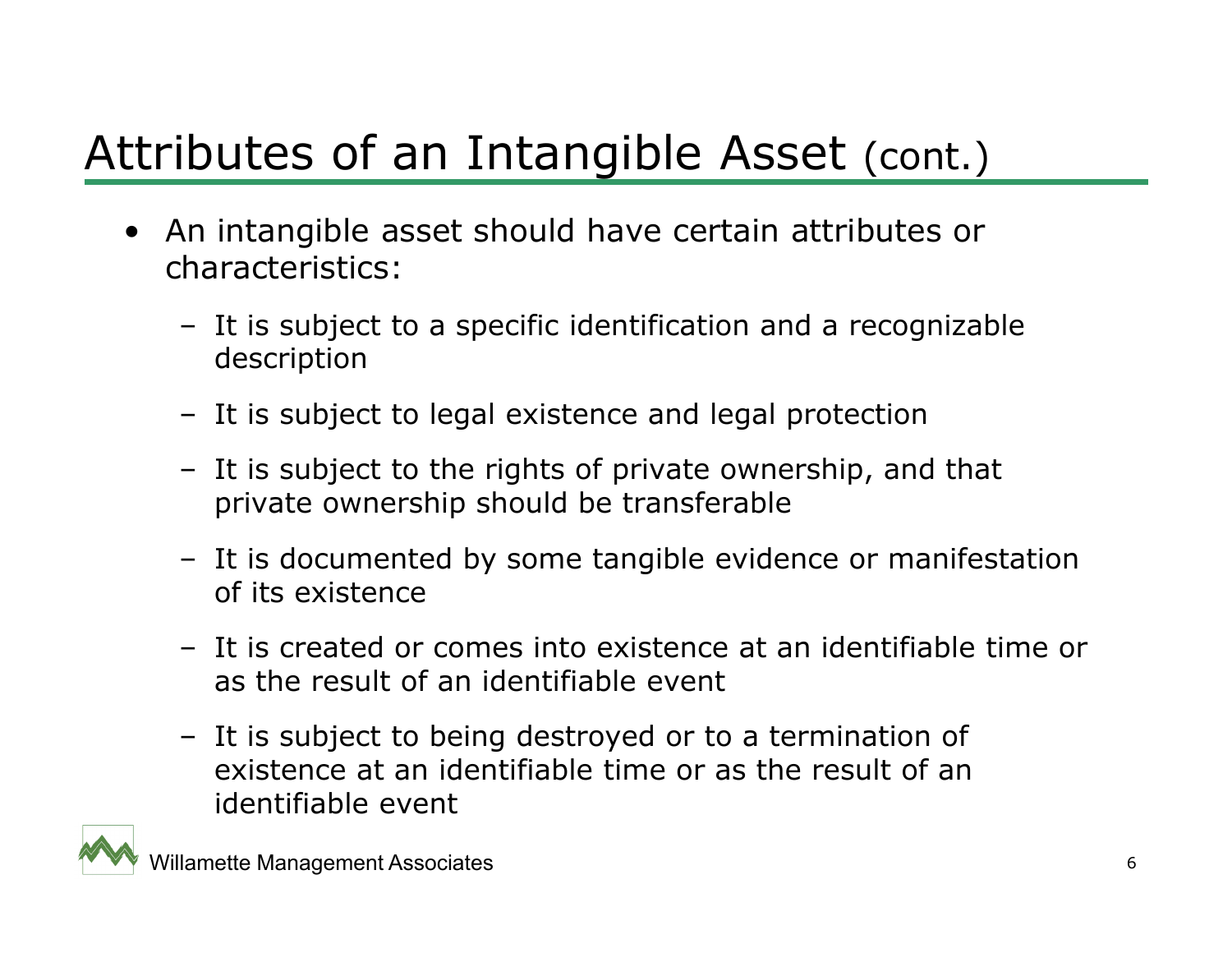# Attributes of an Intangible Asset (cont.)

• There should be a specific bundle of legal rights associated with an intangible asset

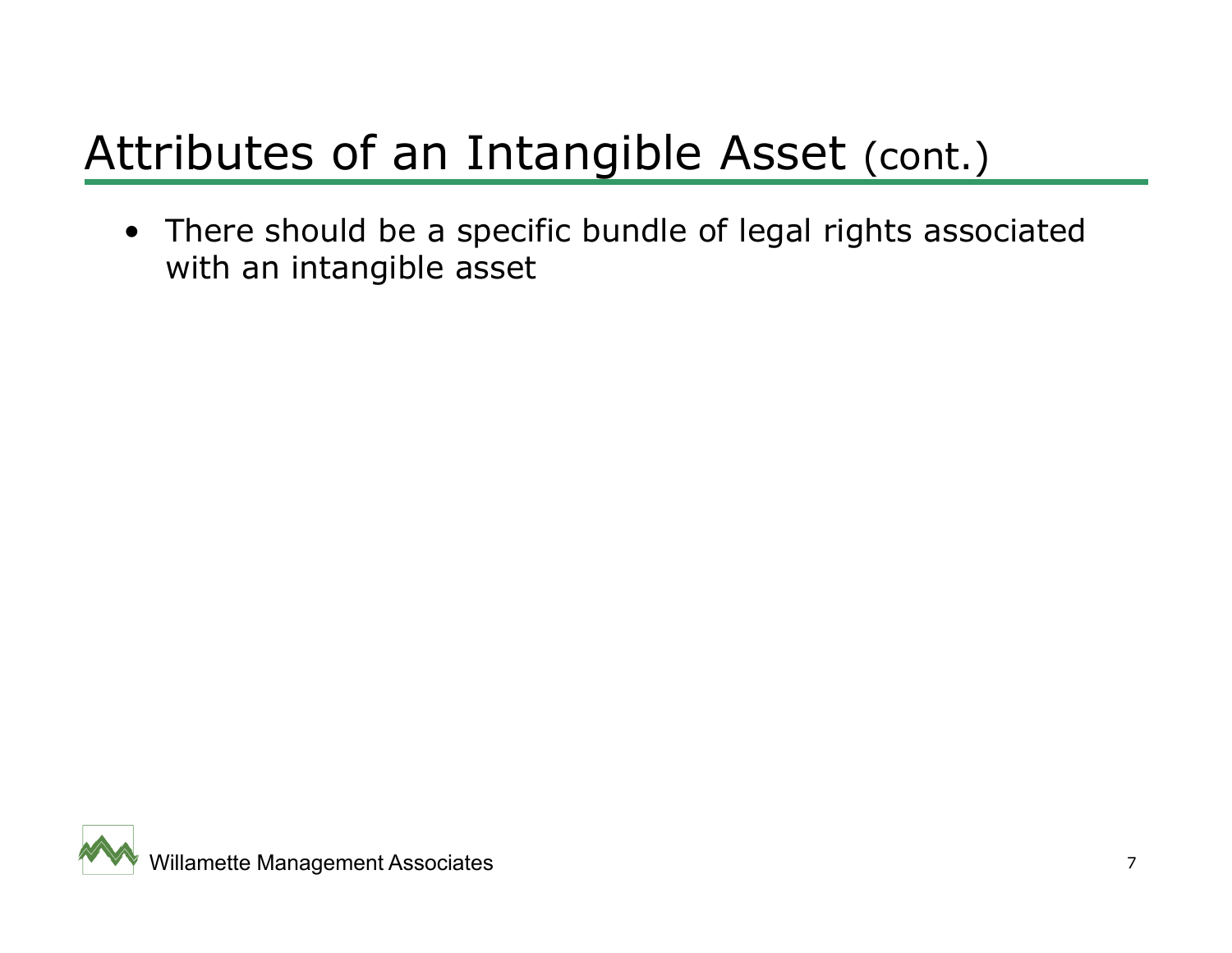## Elements of the Intangible Asset Valuation Assignment

- • The typical elements of an intangible asset valuation assignment include the following:
	- Objective and purpose of the valuation
	- Standard of value
	- Premise of value
	- Valuation date
	- Description of the subject intangible asset
	- Description of the subject bundle of legal rights
	- Parties that might rely on the valuation
	- Identification of any special reporting requirements

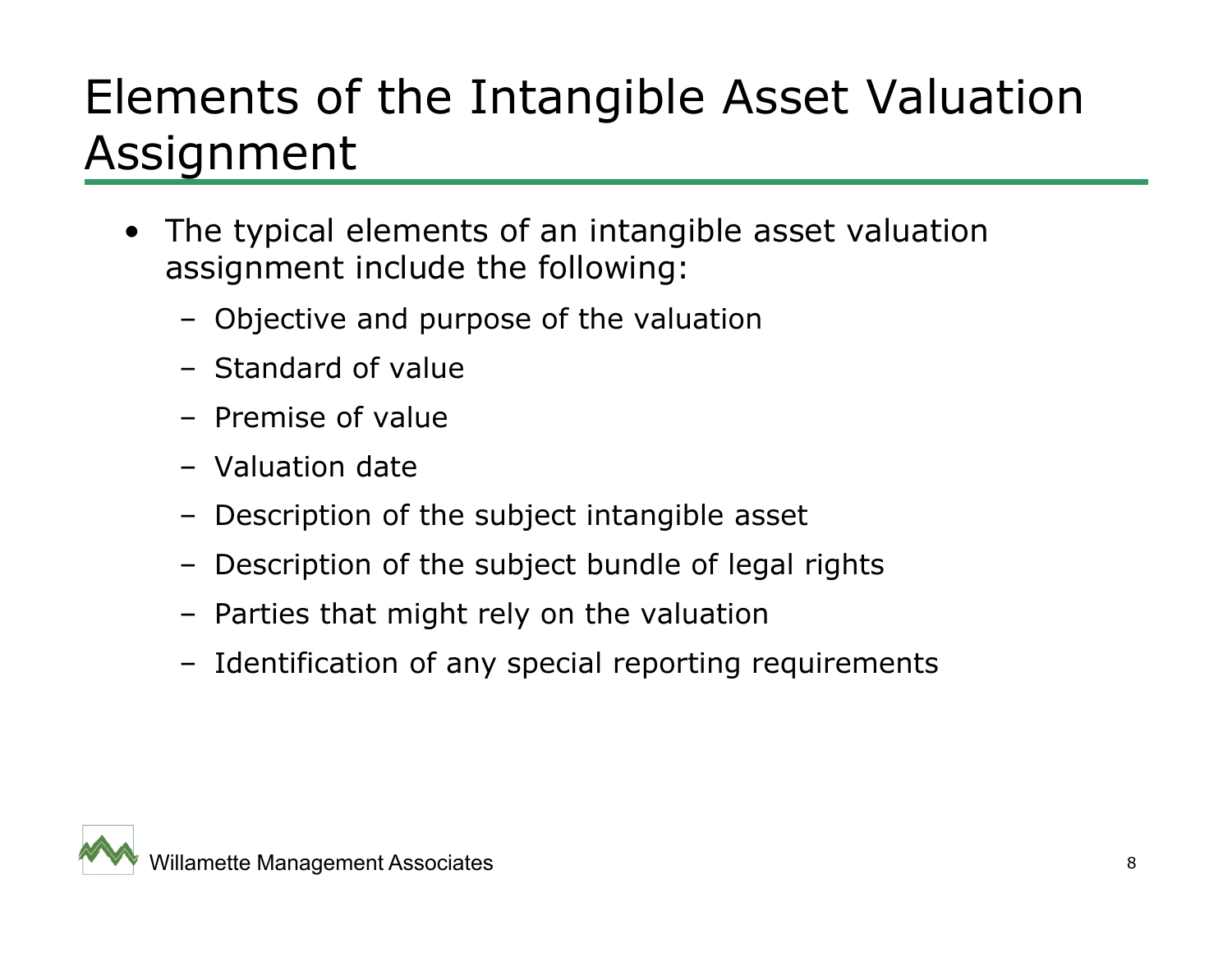# Other Types of Intangible Asset Analyses

- The analyst should be aware that the client may really need some type of intangible asset analysis other than a valuation
- Such other intangible asset assignments include analyses of:
	- A license royalty rate
	- An arm's-length price (transfer price)
	- A damages measurement due to an infringement (or other tort) or breach of contract
	- The fairness of a proposed transaction
	- An exchange ratio when properties other than cash are being transferred
	- A useful economic life estimate

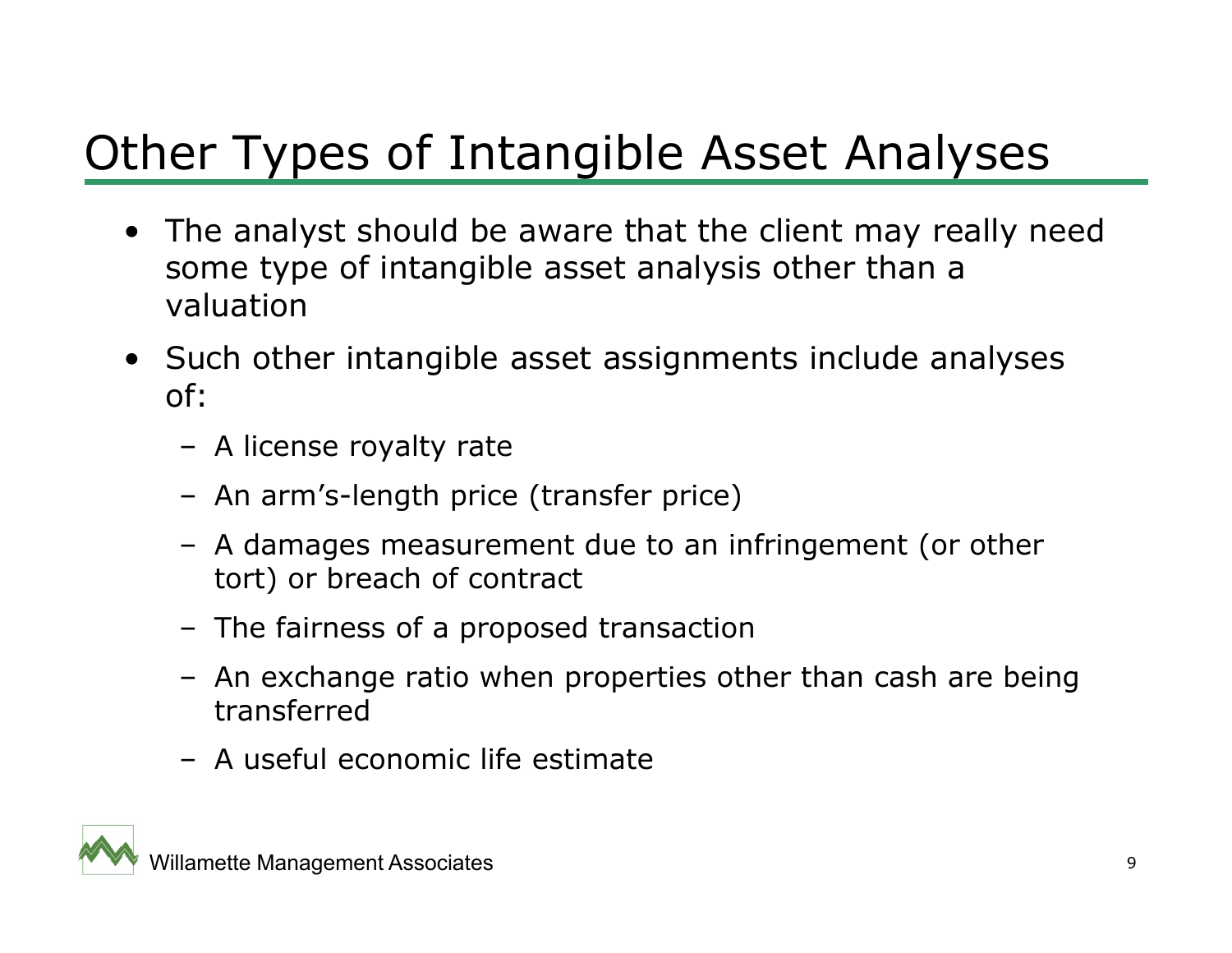### Valuations and Fair Value Measurements

- Valuations are judgment-based analyses
	- The analyst applies professional judgment to select and apply any generally accepted valuation approaches, methods, and procedures
- Fair value measurements are rules-based analyses
	- The analyst follows the professional guidance of FASB ASC 820, *Fair Value Measurements*
- In FVMs, analysts typically comply with the *Mandatory Performance Framework*
	- Compliance with the MPF is required for analysts who hold the Certified in Enterprise and Intangible Valuations credential
	- Compliance with the MPF is considered a best practice for all CPAs

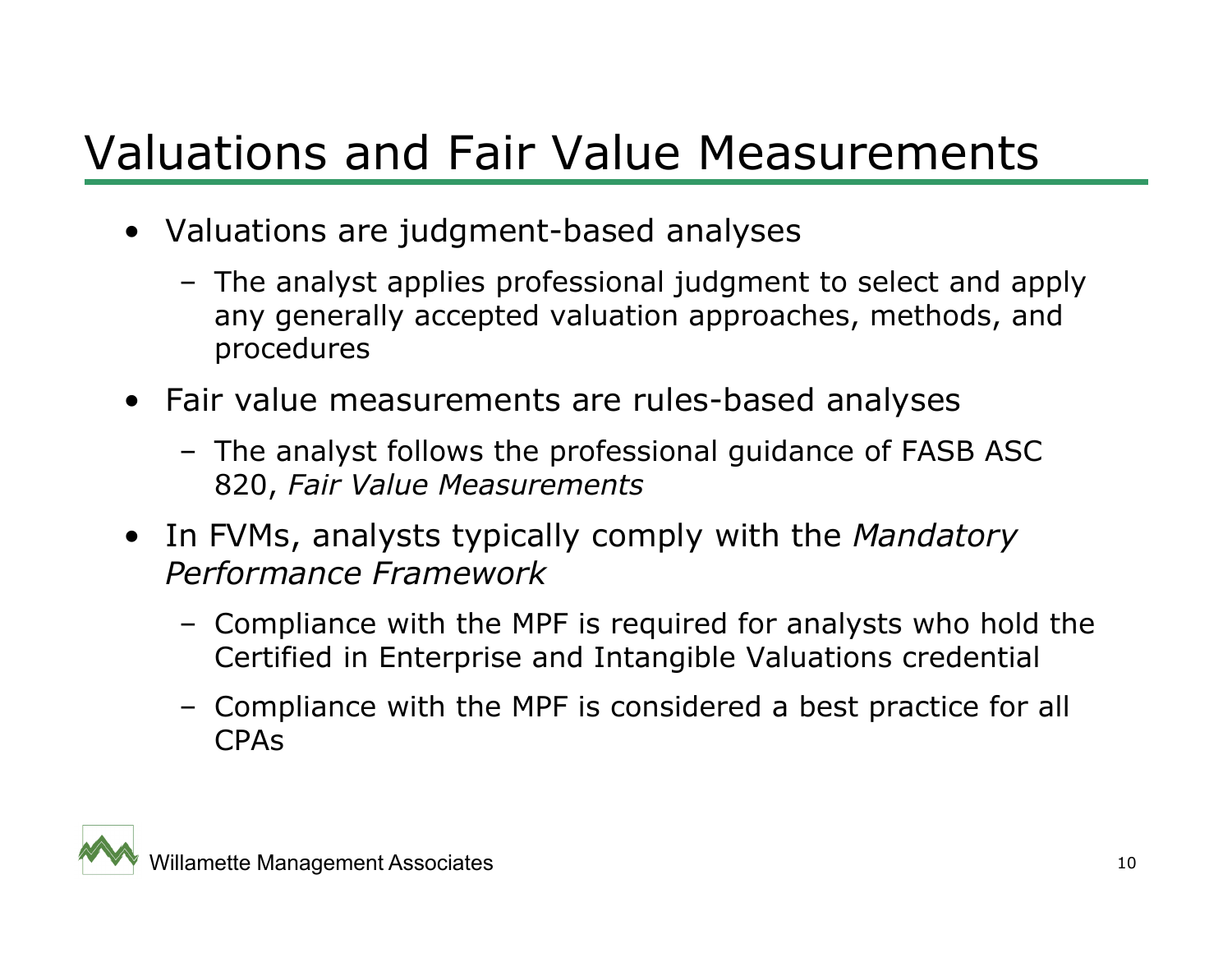#### Valuations and Fair Value Measurements (cont.)

- In addition, to the MPF, the *Application of the Mandatory Performance Framework for the Certified in Entity and Intangible Valuations Credential* provides specific guidance on applying the MPF to FVMs
- The *Application* includes specific guidance related to various FVM topics, including:
	- The application of the TAB adjustment
	- Derivation of the discount rate
	- Application of valuation discounts and premiums
	- Useful economic life measurement
	- Assembled workforce valuation
	- Reconciliation of alternative intangible asset value indications

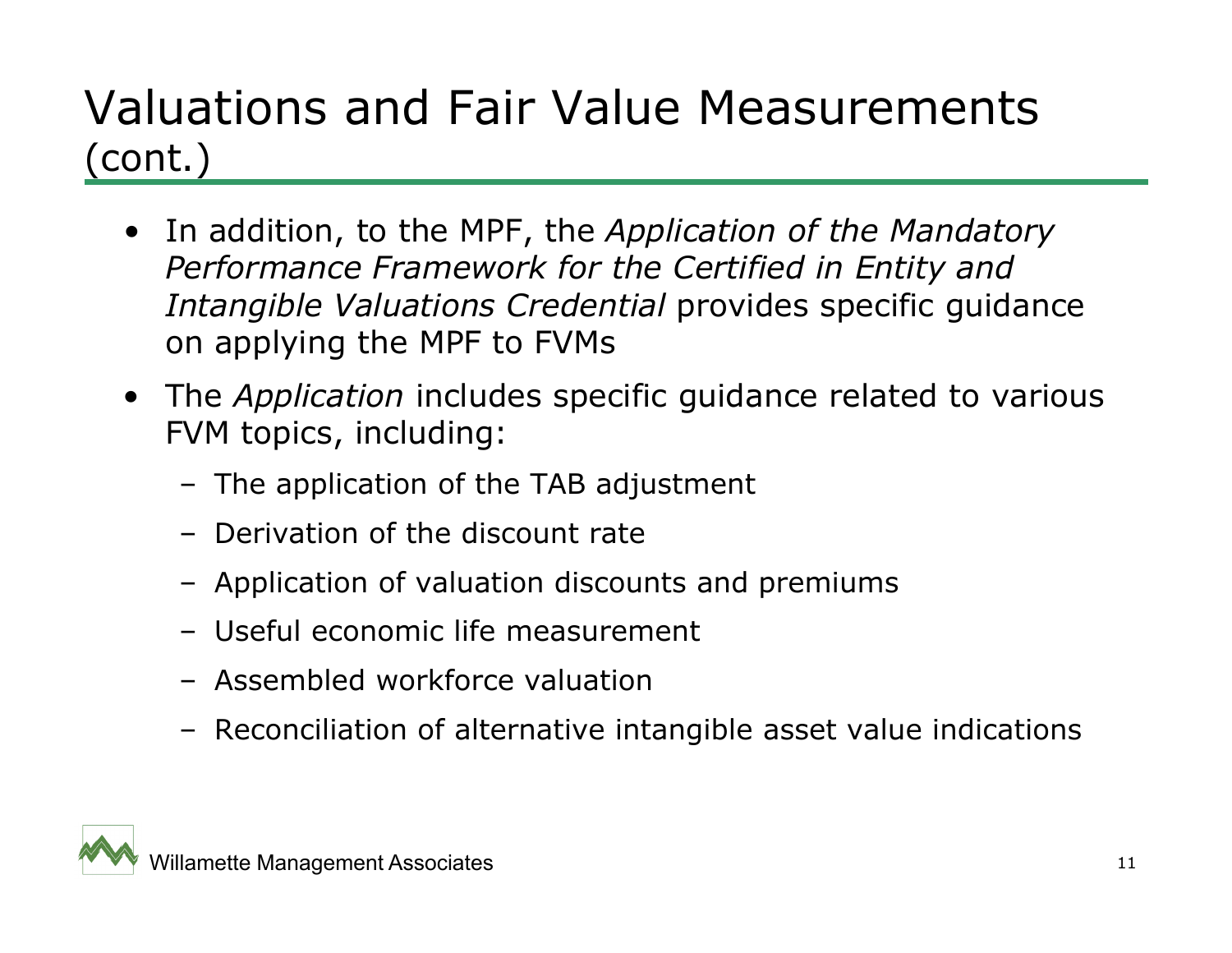# Generally Accepted Intangible Asset Valuation Approaches

- • Intangible asset valuation methods may be categorized into three approaches
- Some of the typical income approach, market approach, and cost approach methods follow
- Income approach methods
	- Multiperiod excess earnings method
	- Capitalized excess earnings method
	- Incremental income method
	- Differential income method
	- Profit split method
- Market approach methods
	- Relief from royalty method
	- Direct sales comparison method
- • Cost approach methods
	- Replacement cost new less depreciation method
	- Reproduction cost new less depreciation method
	- Trended historical cost less depreciation method

willamette Management Associates 12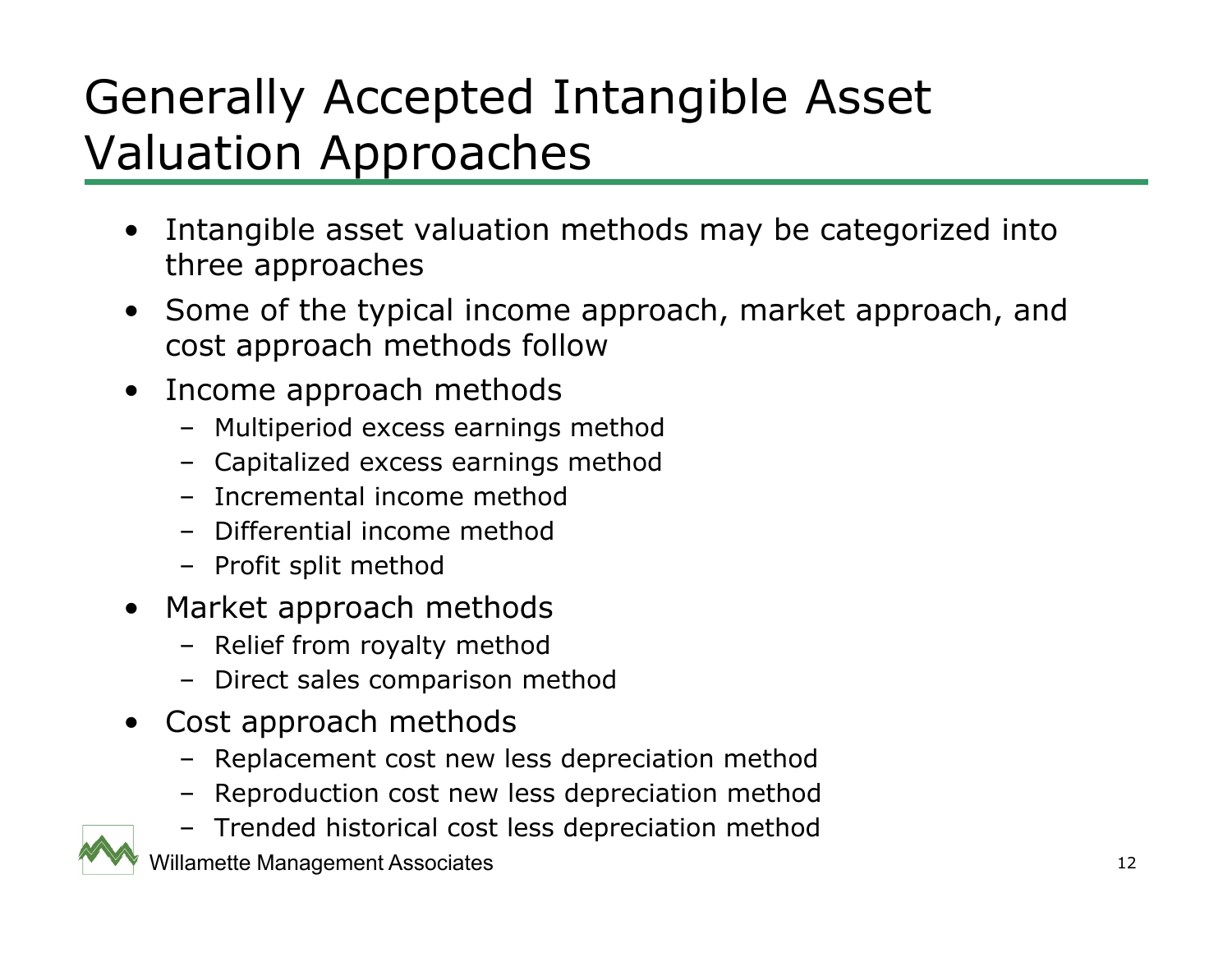#### Data Gathering and Due Diligence Procedures

- Some data gathering and due diligence procedures relate to all valuation approaches
- The analyst considers the following intangible asset development and current use information:
	- The owner/operator's historical and prospective financial statements
	- The owner/operator's historical and prospective intangible asset development and maintenance costs
	- Any current and expected owner/operator resource/capacity constraints

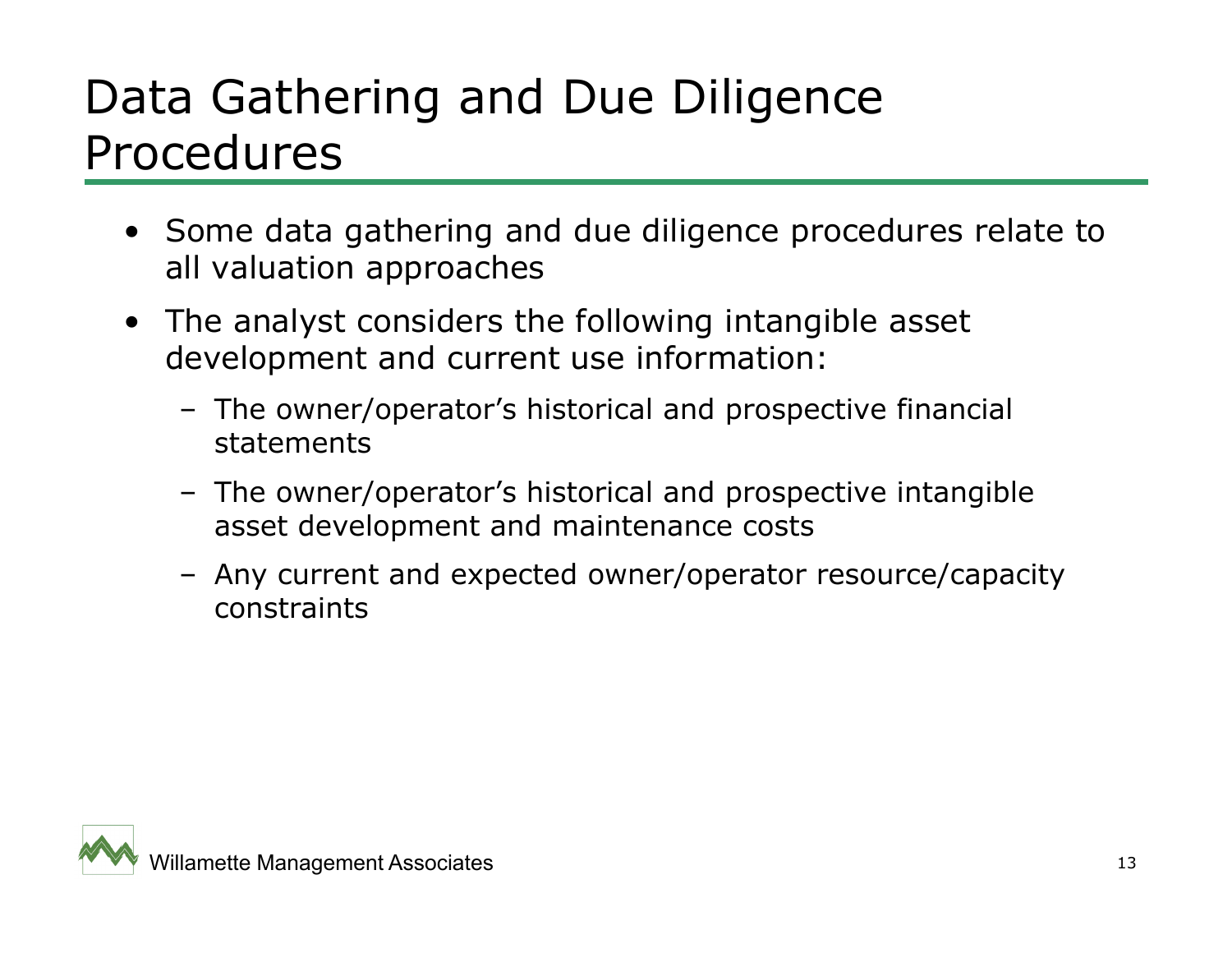## Data Gathering and Due Diligence Procedures (cont.)

- A description of intangible asset economic benefits to the current owner/operator:
	- Any associated revenue increase (product unit price/volume, market size/position)
	- Any associated expense decrease (product returns; cost of goods sold; selling, general, and administrative; research and development)
	- Any associated investment decrease (inventory and capital expenditures)
	- Any associated risk decrease (the existence of any intangible asset licenses or contracts, a decrease in cost of capital components, intangible asset defensive use)
	- Any assessment of the impact of the intangible asset on the owner/operator's strategic/competitive strengths, weaknesses, opportunities, and threats

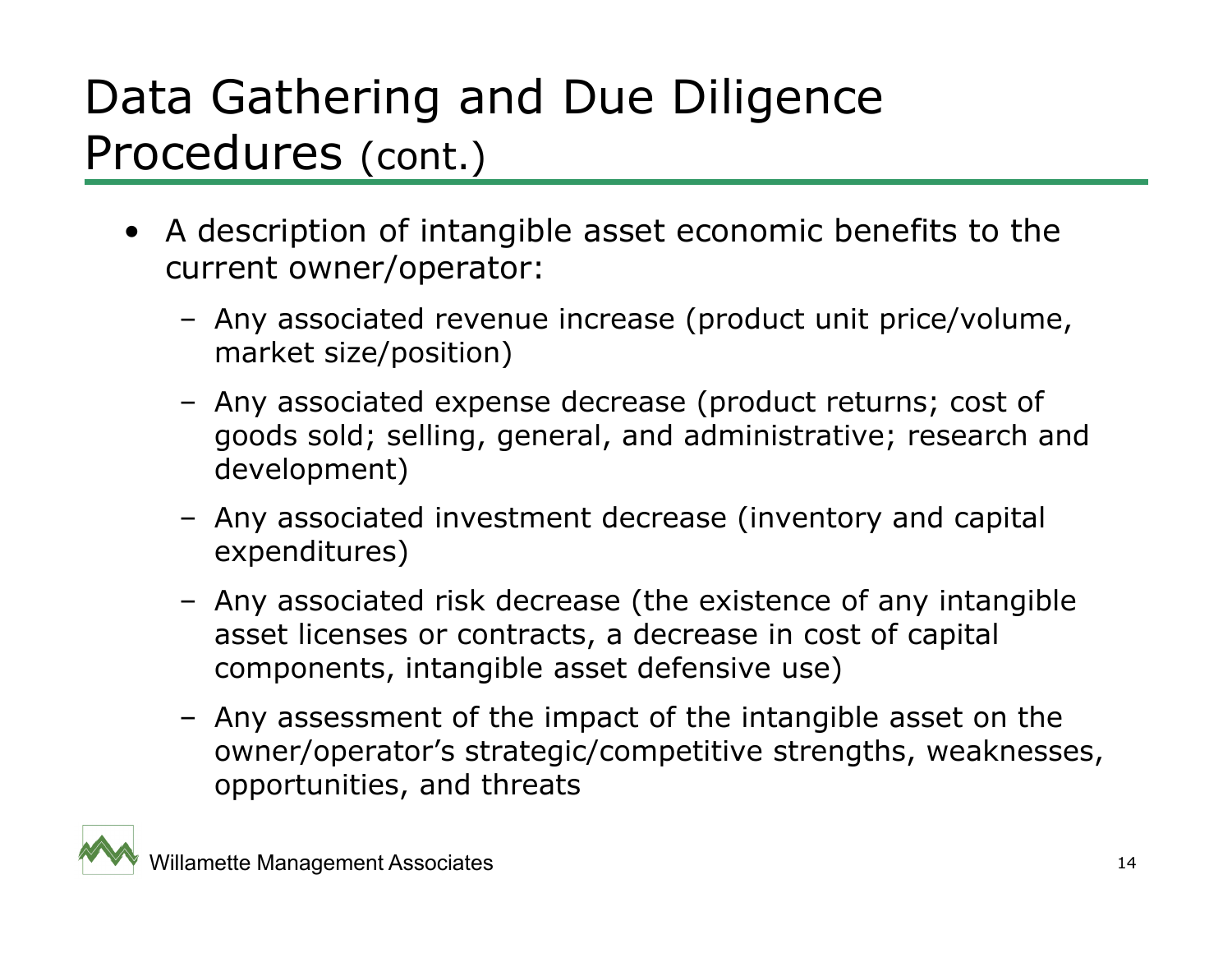# Reasons to Apply the Cost Approach

- • The cost approach may be applicable when income approach and/or market approach data are not available
- $\bullet$  Certain intangible assets lend themselves to application of the cost approach:
	- Recently developed (as in, relatively new) intangible assets
	- Intangible assets that are fungible or may be easily exchanged or substituted
	- Intangible assets for which the owner/operator's historical development cost data are available
	- Intangible assets that are operated by an owner with the expertise to assist the analyst to estimate current development cost
	- Intangible assets that are operated by an owner with the expertise to assist the analyst to estimate (1) UEL and (2) obsolescence
	- willamette Management Associates 15 – Intangible assets that are used (or used up) in the production of income but which themselves do not produce any income; examples of such contributory intangible assets include product formulae, employee or workstation training/operator manuals, operating procedures, computer software, an assembled workforce)

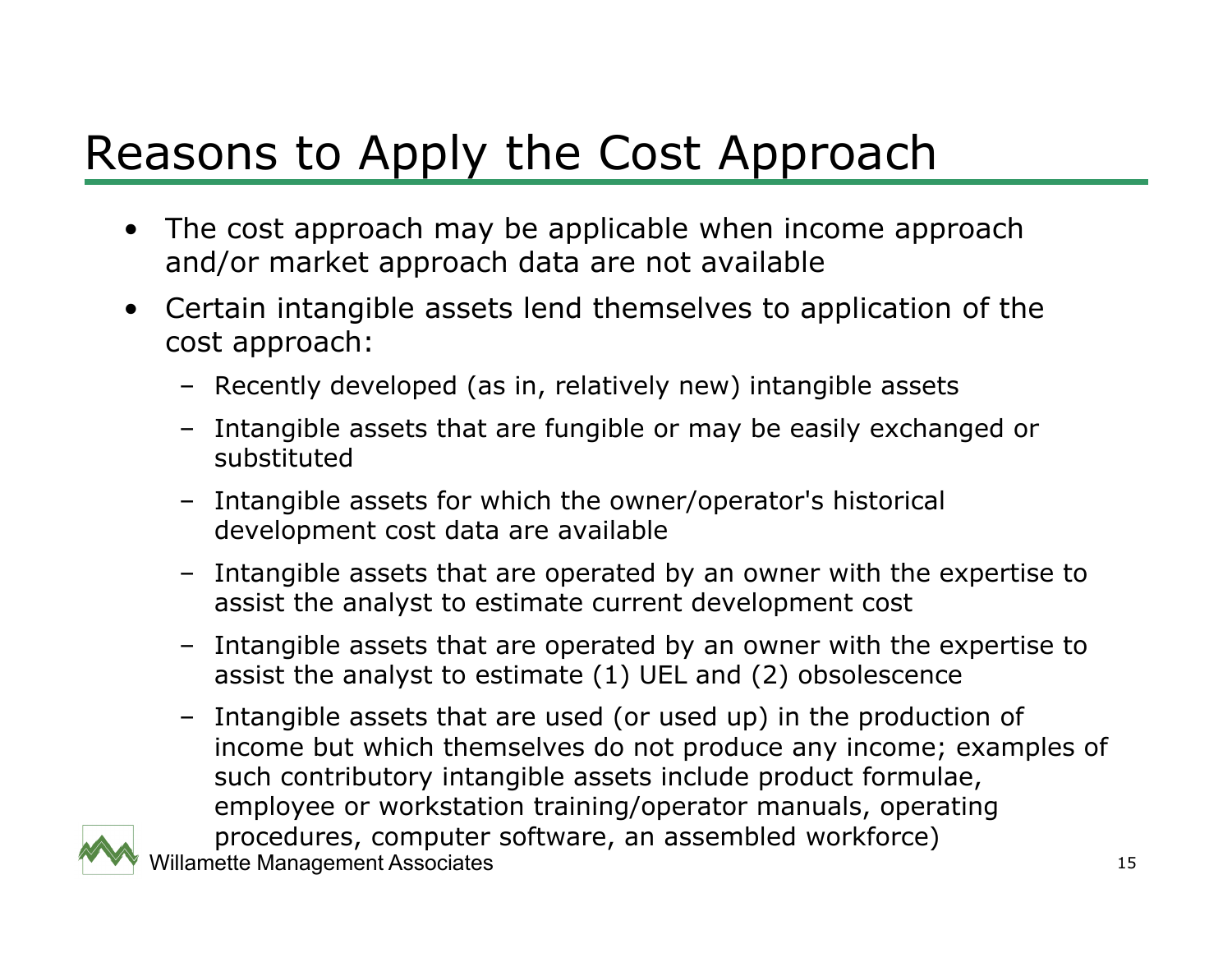## Reasons to Apply the Cost Approach (cont.)

- When selecting the cost approach, the analyst should consider whether there are sufficient reliable data available to estimate:
	- A current cost measurement (such as replacement cost new or reproduction cost new) and
	- All forms of depreciation and obsolescence (including economic obsolescence)
- The obsolescence estimate often involves an analysis of the intangible asset UEL

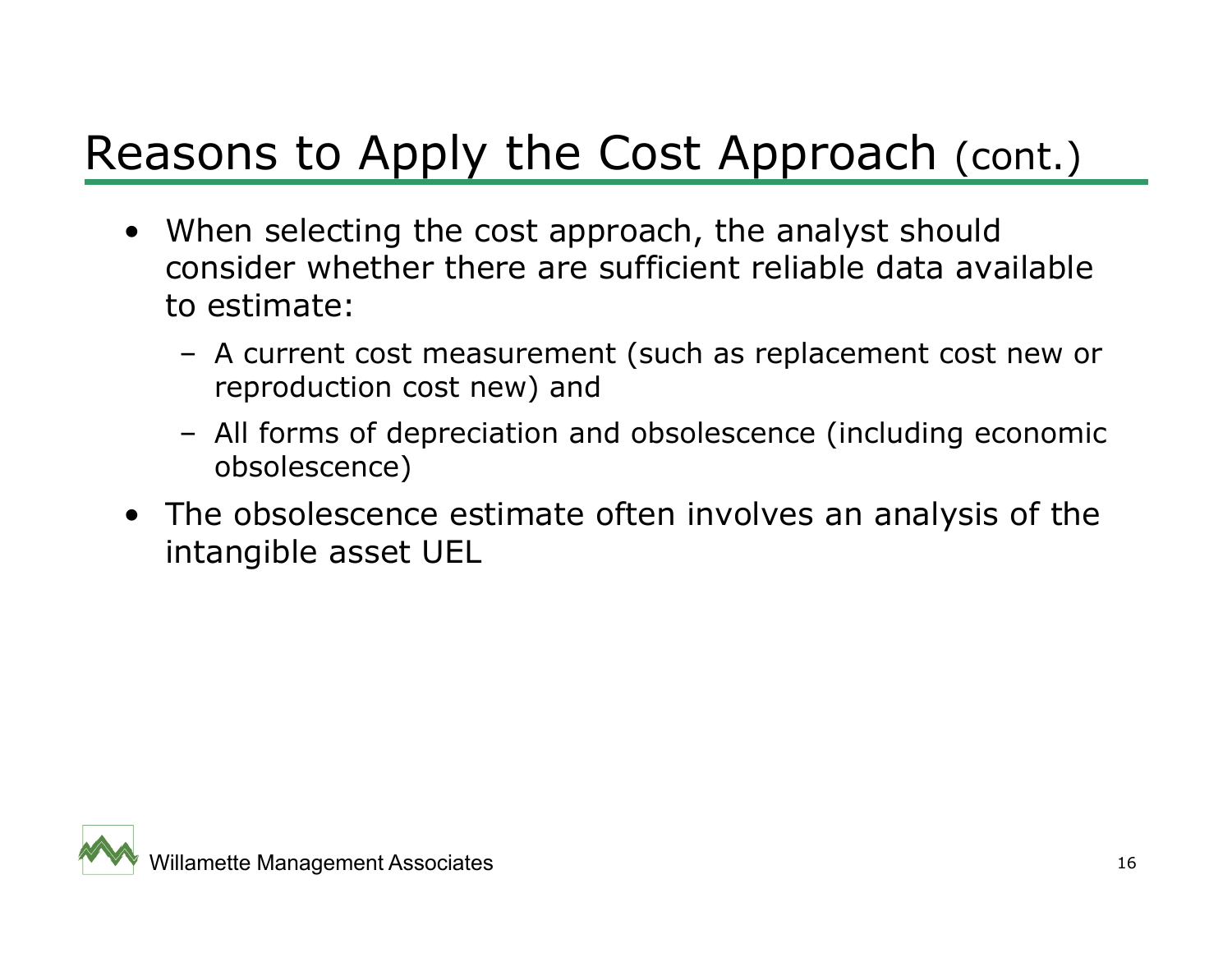

Worldwide leaders in public and management accounting

**Forensic & Valuation Services Practice Aid** 

#### Best Practices in Intangible Asset Valuation - Cost Approach Methods and Procedures

**AICPA Business Valuations Committee** April 2021

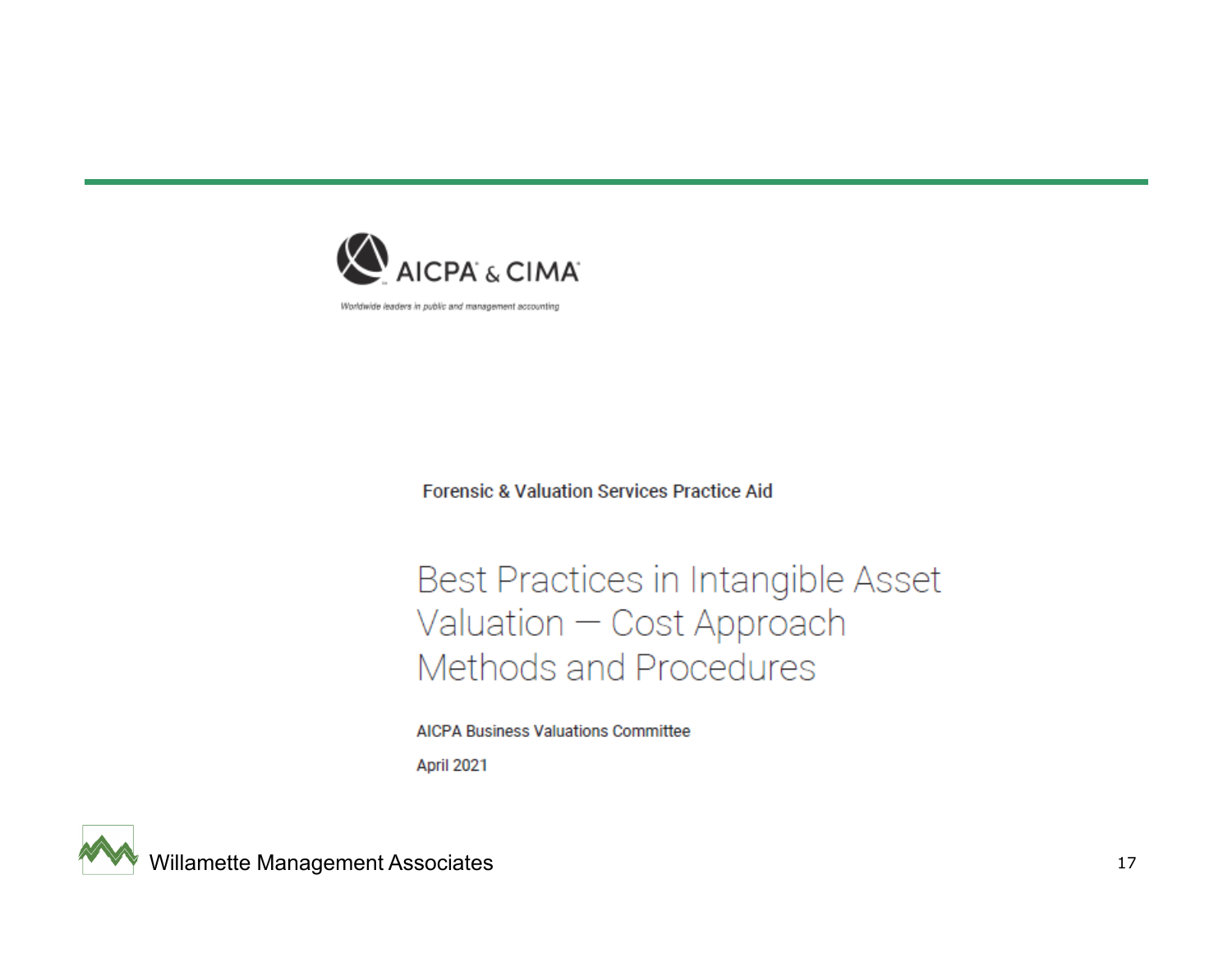## Cost Approach Valuation Methods

- • Replacement cost new less depreciation method (RCNLD)
	- The hypothetical asset replaces the functionality or the utility of the actual intangible asset
	- Functionality is an engineering concept
	- Utility is an economic concept
	- The new replacement intangible asset does not compete with the actual/seasoned intangible asset
- • Reproduction cost new less depreciation method (RPCNLD)
	- Assumes a duplicate of the actual intangible asset
	- All current obsolescence is included in the reproduction intangible asset

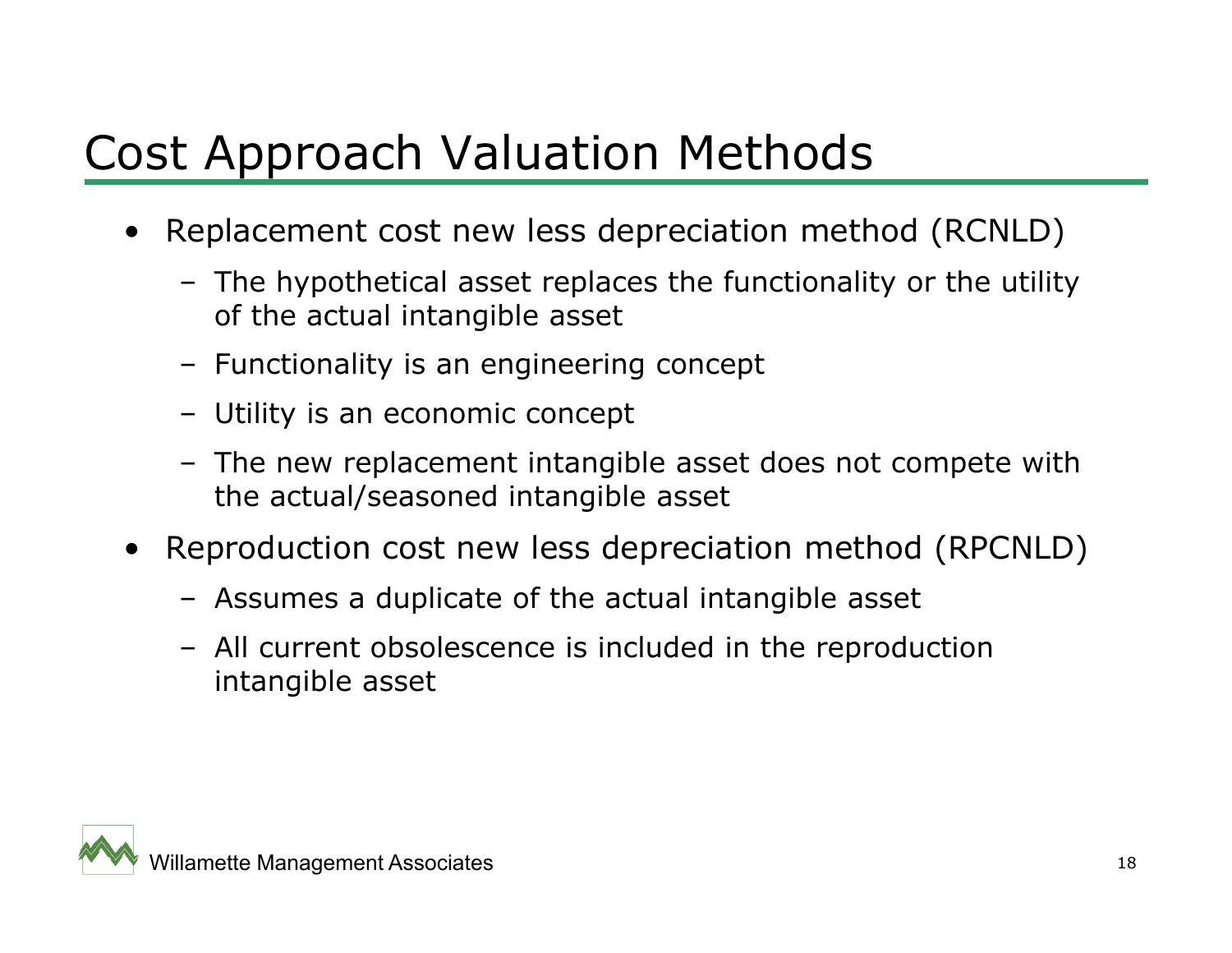## Cost Approach Valuation Methods (cont.)

- Trended historical cost less depreciation method (THCLD)
	- Assumes comprehensive historical cost data are available
	- Assumes a duplication of intangible asset development costs inflated to current costs
	- One indication of RPCNLD
- All cost approach methods model a willing buyer/market participant's make versus buy decision
- All cost approach methods estimate the future costs avoided by buying the seasoned intangible asset—and not the historical costs incurred to develop the seasoned intangible asset

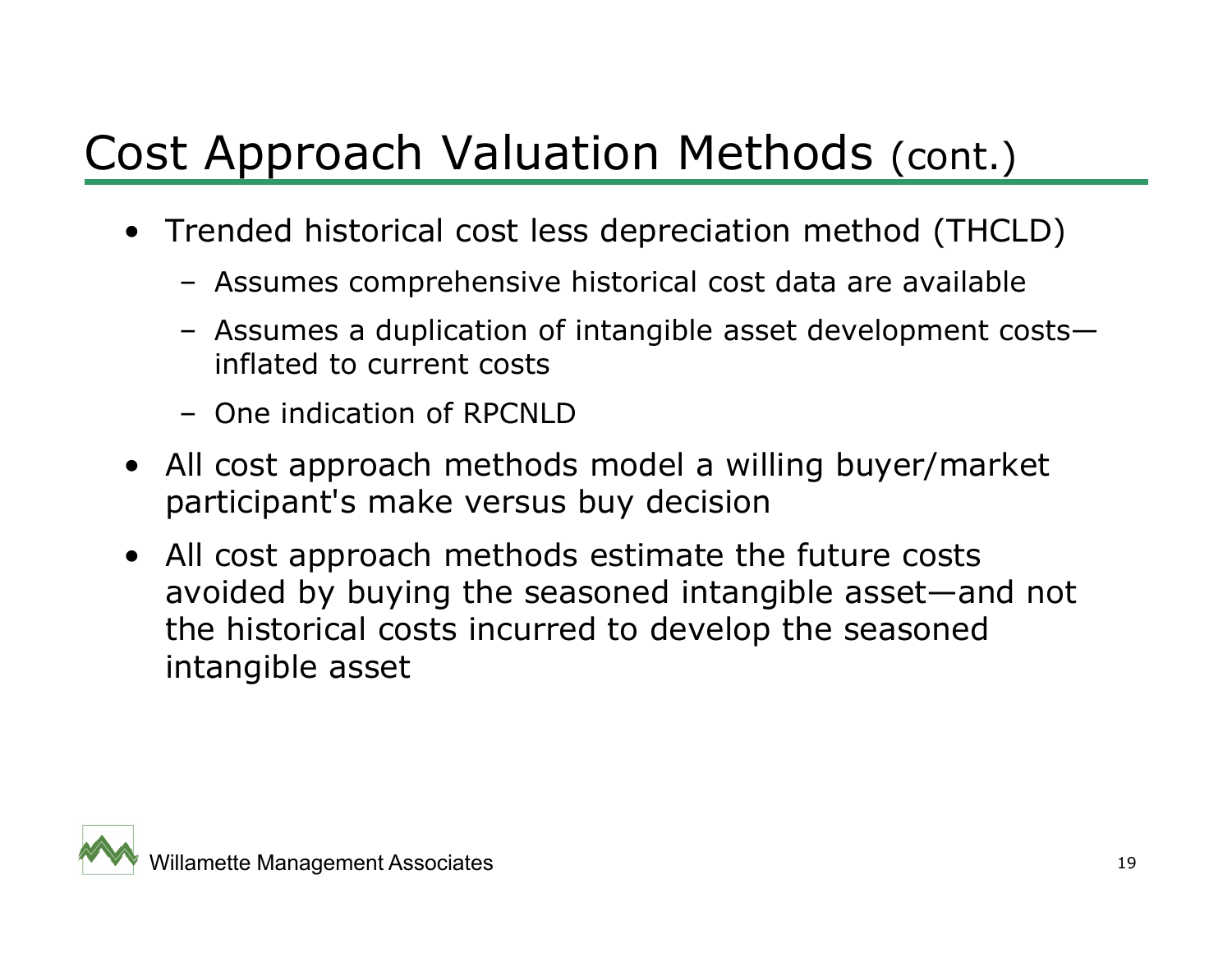#### Current Cost Metrics

- All intangible asset cost measurements should consider all cost components, including:
	- Direct costs (such as materials, labor, and supplies)
	- Indirect costs (such as engineering and design expenses and legal and consulting fees)
	- Developer's profit (e.g., a profit margin percentage applied to the direct cost and indirect cost investment)
	- An opportunity cost/entrepreneurial incentive (a measure of lost income or other opportunity cost during the development period)

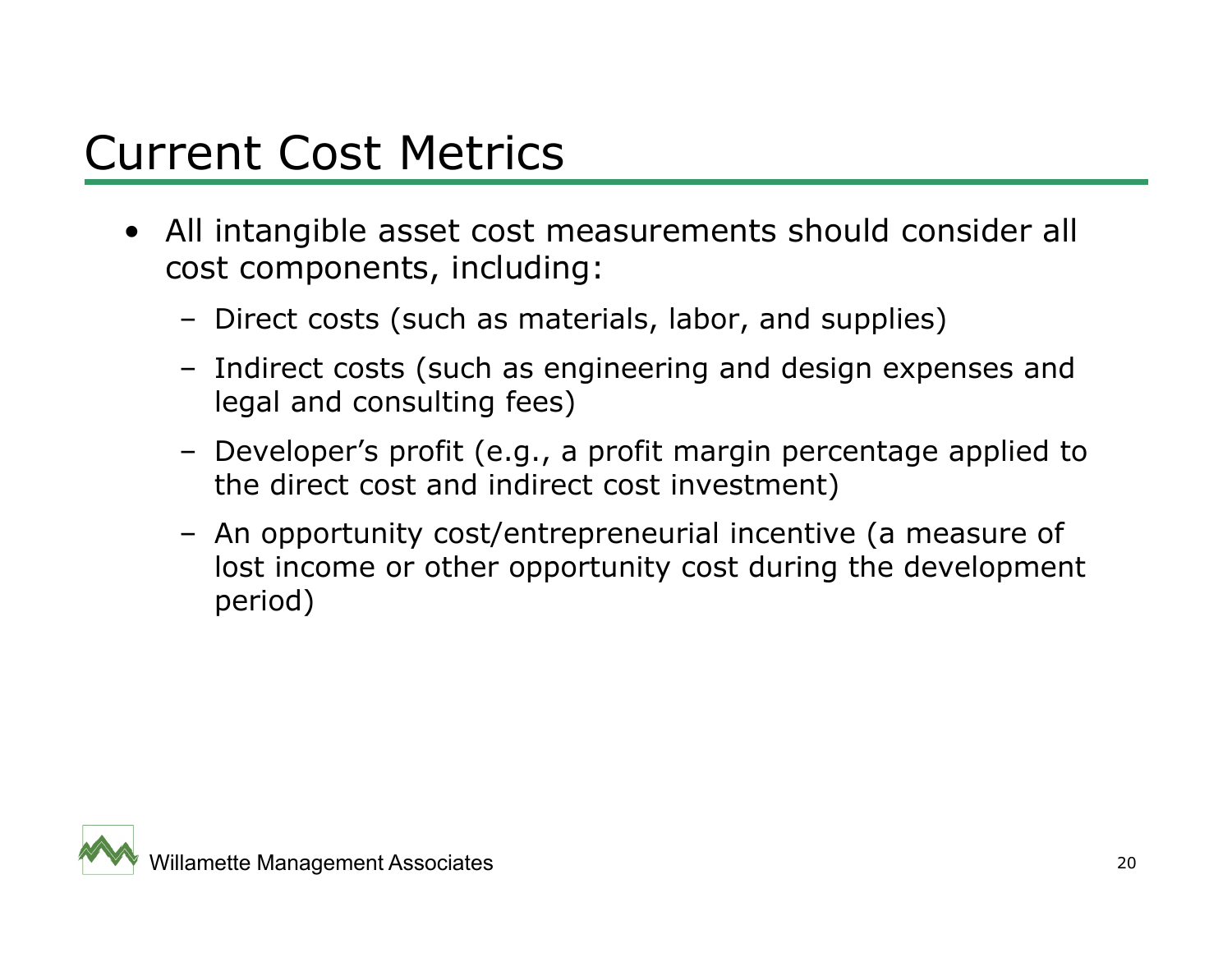## Depreciation/Obsolescence Metrics

- All cost approach analyses should consider all forms of property depreciation:
	- Physical deterioration
	- Functional obsolescence
	- External obsolescence
- Consideration of physical deterioration in an intangible asset analysis
- Consideration of functional obsolescence in an intangible asset analysis
	- Excess capital costs
	- Excess operating costs
- Consideration of external obsolescence in an intangible asset analysis
	- Locational obsolescence
	- Economic obsolescence

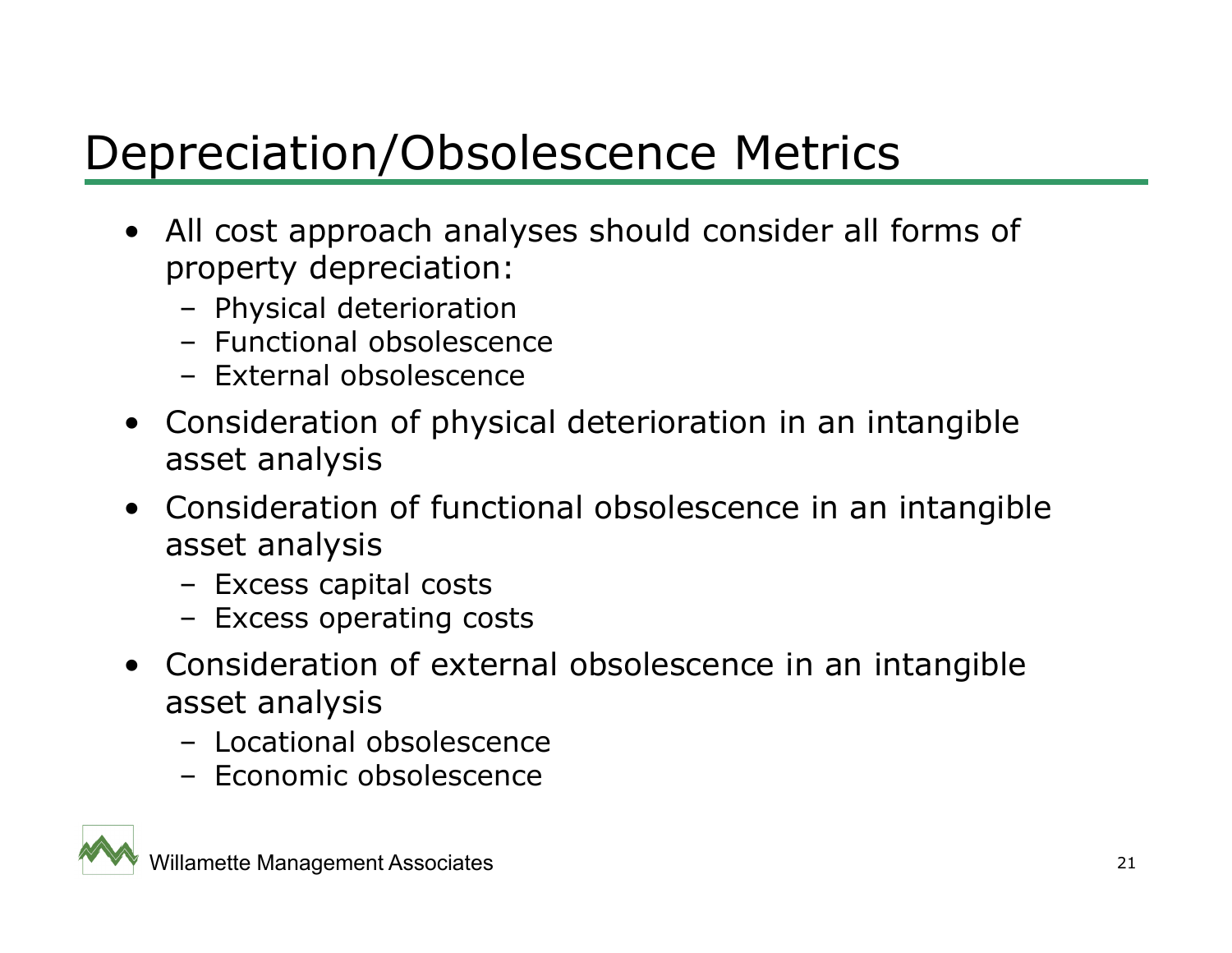## Intangible Asset UEL Analysis—Depreciation

- Some factors that the analyst may consider in the intangible asset UEL analysis include:
	- Legal factors
	- Regulatory factors
	- Contractual factors
	- Functional factors
	- Technological factors
	- Economic factors
	- Analytical factors
- The analyst typically considers each of the factors that influence the intangible asset UEL
- Typically, the factor that indicates the shortest UEL deserves primary consideration in the UEL estimate

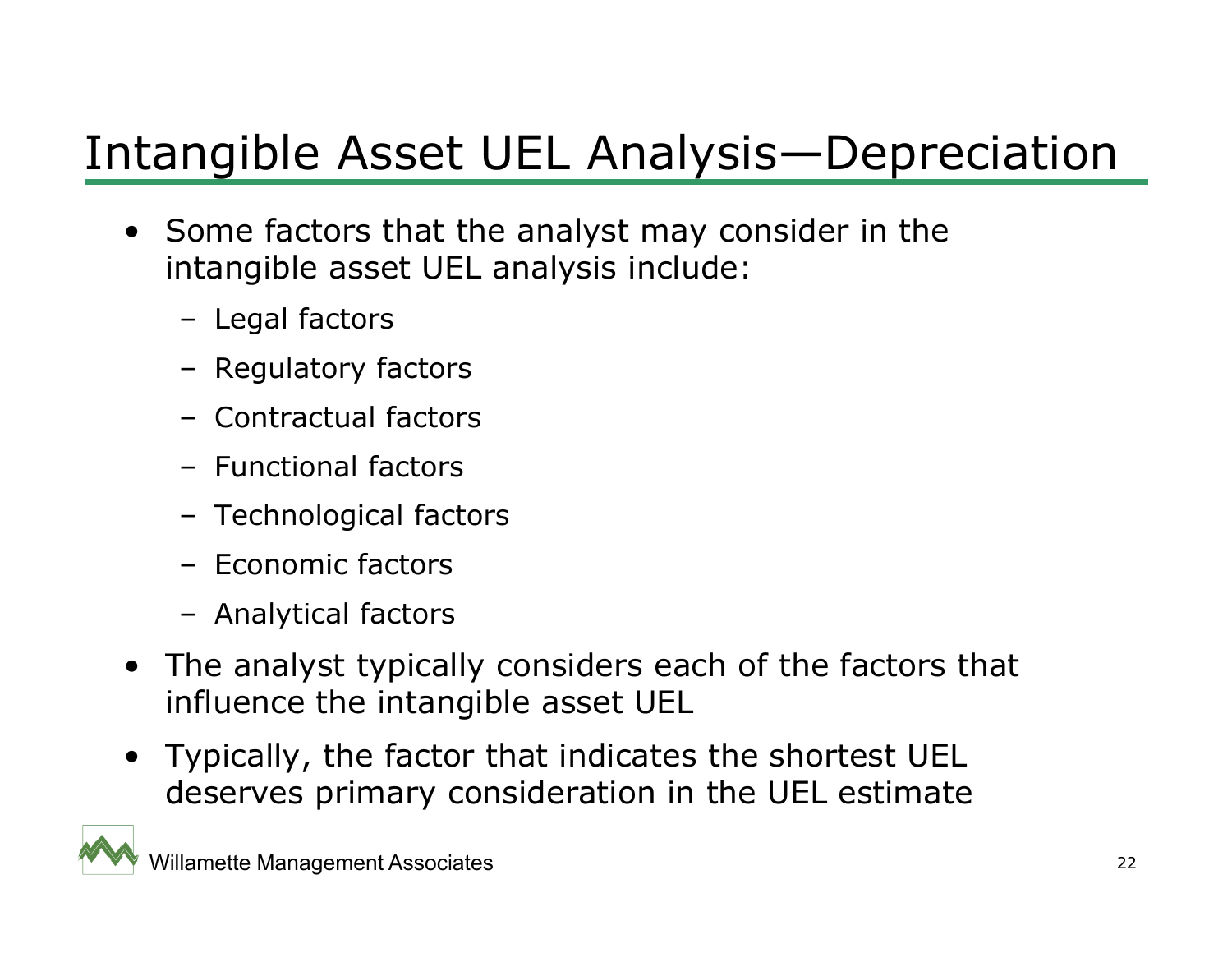### Comparison of Historical Cost to RCN in the Intangible Asset Development Process



Typically, the owner/operator accounting data capture (at most) the direct and indirect costs associated with the subject intellectual property historical development

The replacement cost new considers: direct costs, indirect costs, developer's profit, and entrepreneurial incentive (or opportunity cost) associated with the

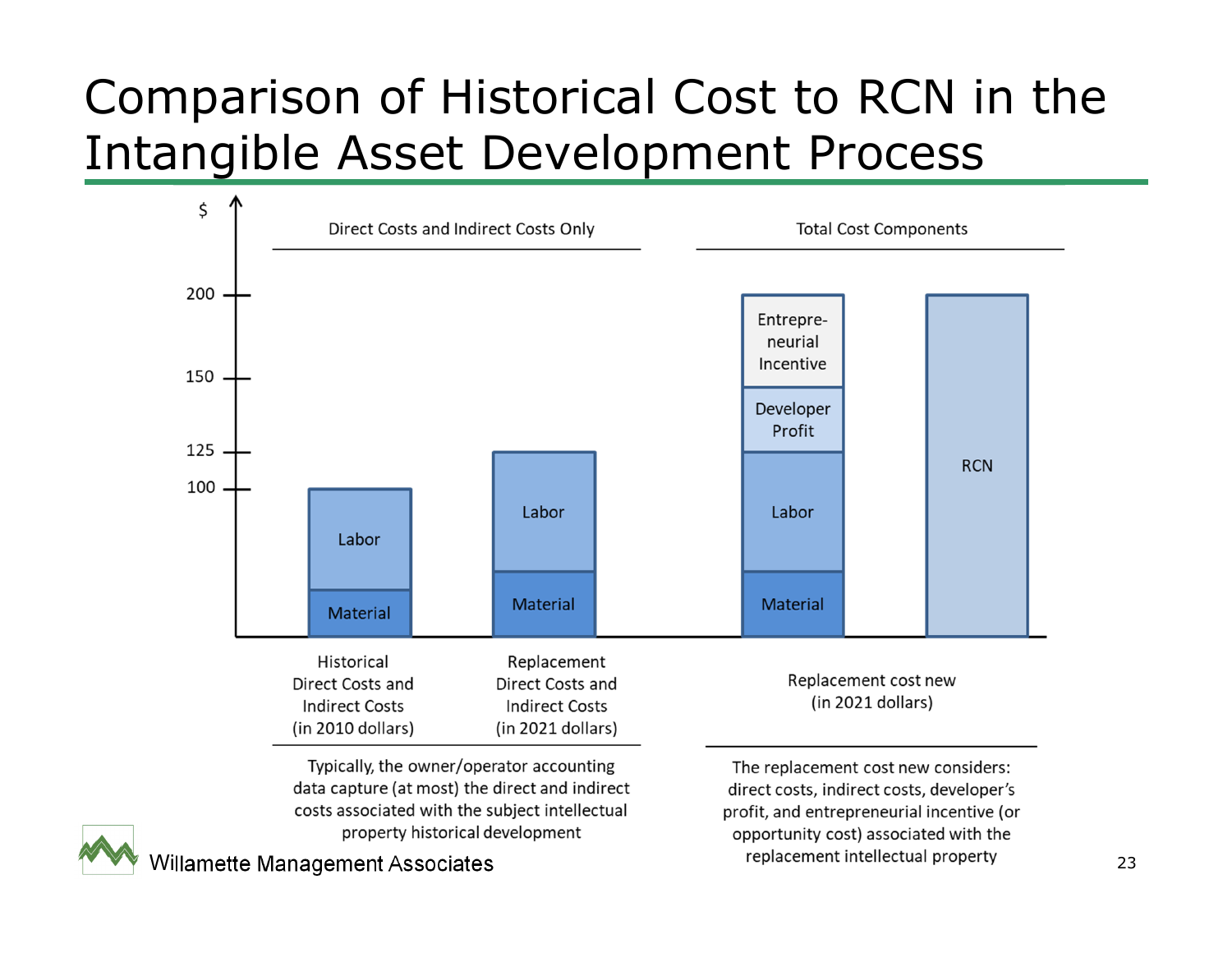## Comparison of RCN to Current Value in the Intangible Asset Development Process

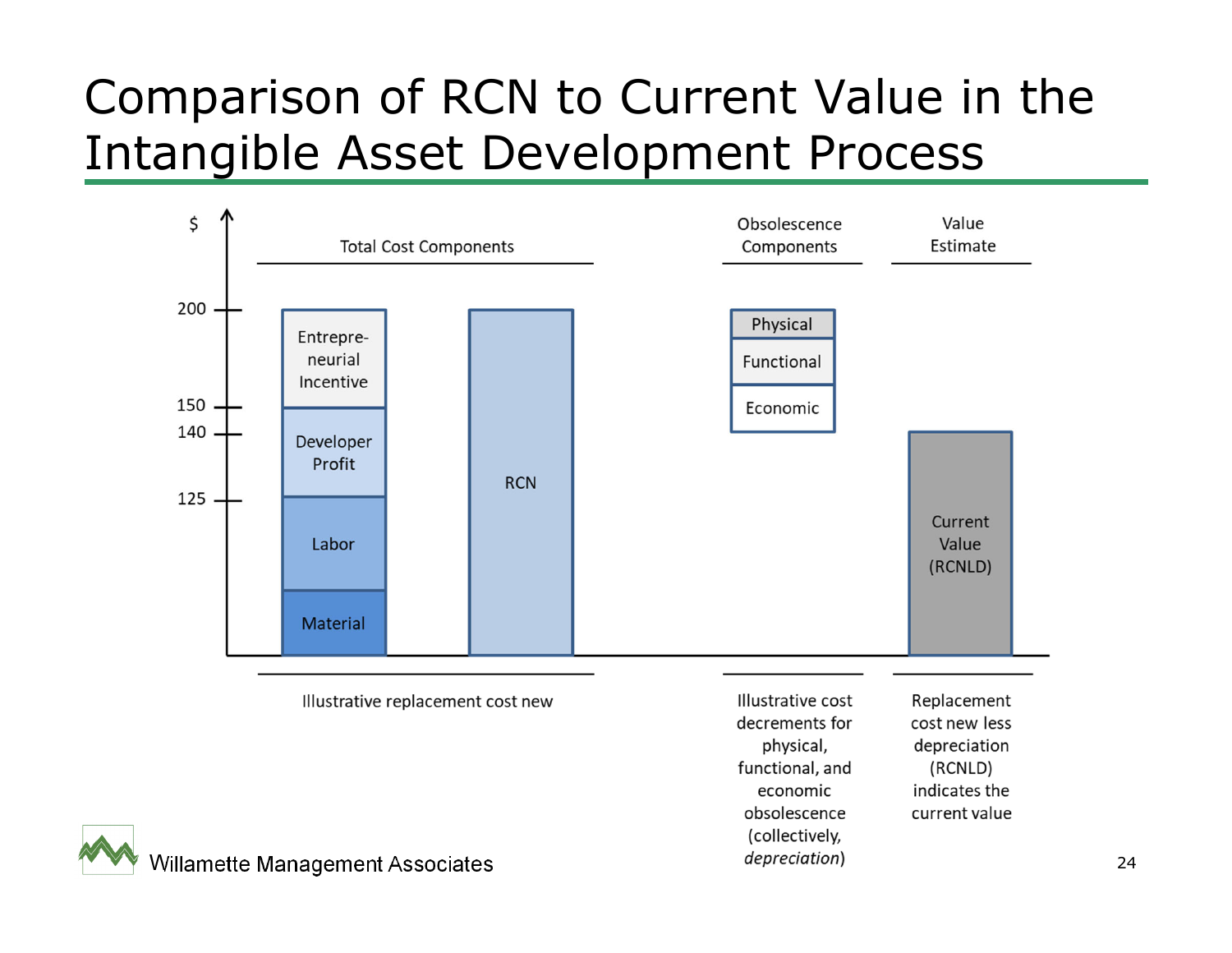#### Illustrative Example

- The not-for-profit Gamma Hospital intends to purchase the physician-owned Beta Group internal medicine practice
- The Gamma board retains the analyst to ensure that Gamma does not pay more than FMV for the Beta assets
- The analyst has to estimate the FMV of all of the Beta assets as of the 12/31/20 valuation date
- One of the practice intangible assets is the Beta 50-person assembled workforce
- The analyst decides to apply the cost approach and the RCNLD method to estimate the FMV of the Beta workforce of 10 physicians, 20 clinical staff, and 20 administrative staff

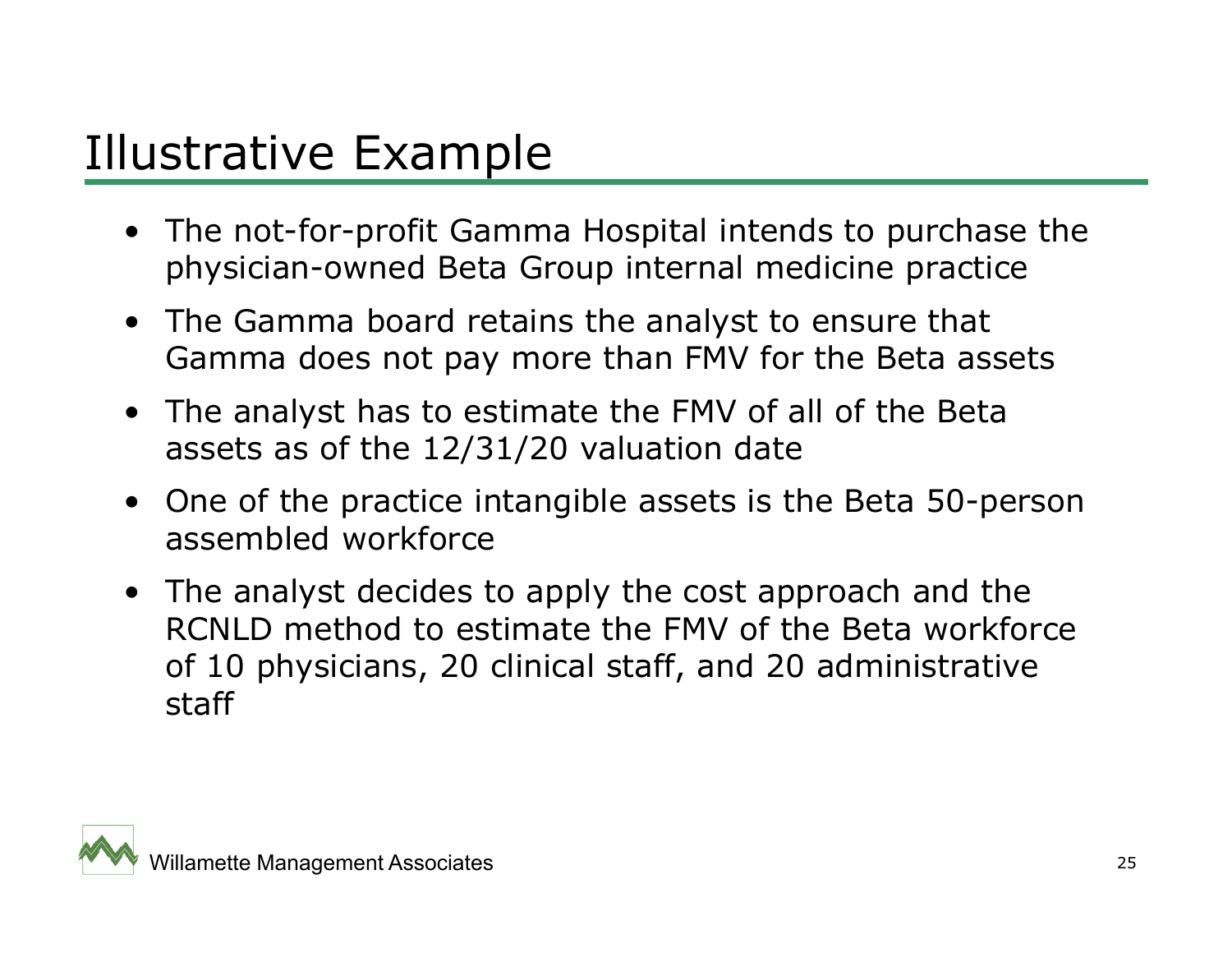#### Beta Group<br>Trained and Assembled Workforce Cost Approach, RCNLD Method Replacement Cost New as of December 31, 2020

|                                                                      |                    |                   |                          |                            |                                     | Percent of the Total Annual<br>(Full Absorption) Cost Required to |                                   | Percent of<br>Full                            |                             |                        |
|----------------------------------------------------------------------|--------------------|-------------------|--------------------------|----------------------------|-------------------------------------|-------------------------------------------------------------------|-----------------------------------|-----------------------------------------------|-----------------------------|------------------------|
| Beta<br>Assembled Workforce<br>Employee Component                    | No of<br>Employees | Average<br>Salary | Other<br>Costs<br>Factor | Full<br>Absorption<br>Cost | Recruit<br>Replacement<br>Employees | Hire<br>Replacement<br>Employees                                  | Train<br>Replacement<br>Employees | Absorption<br>Cost to<br>Replace<br>Employees | Average<br>RCN<br>Component | Total RCN<br>Component |
| Physicians                                                           | 10                 | 180,000           | 1.6                      | 288,000                    | 20%                                 | 20%                                                               | 40%                               | 80%                                           | 230,400                     | \$2,304,000            |
| Clinical Staff                                                       | 20                 | 60,000            | 1.5                      | 90,000                     | 10%                                 | 10%                                                               | 30%                               | 50%                                           | 45,000                      | 900,000                |
| Administrative Staff                                                 | 20                 | 40,000            | 1.4                      | 56,000                     | 5%                                  | 10%                                                               | 25%                               | 40%                                           | 22,400                      | 448,000                |
| Total Employees                                                      | 50                 |                   |                          |                            |                                     |                                                                   |                                   |                                               |                             |                        |
| Total Direct Cost and Indirect Cost Components                       |                    |                   |                          |                            |                                     |                                                                   |                                   |                                               |                             | 3,652,000              |
| Add: Developer's Profit Cost Component:                              |                    |                   |                          |                            |                                     |                                                                   |                                   |                                               |                             |                        |
| Developer's Profit Margin                                            |                    |                   |                          |                            |                                     |                                                                   |                                   |                                               |                             | 10%                    |
| Developer's Profit Cost Component (rounded)                          |                    |                   |                          |                            |                                     |                                                                   |                                   |                                               |                             | 365,000                |
| Total Direct Cost and Indirect Cost plus Developer's Profit          |                    |                   |                          |                            |                                     |                                                                   |                                   |                                               |                             | 4,017,000              |
| Add: Entrepreneurial Incentive:                                      |                    |                   |                          |                            |                                     |                                                                   |                                   |                                               |                             |                        |
| Estimated Total Workforce Replacement Period                         |                    |                   |                          |                            | 6 months                            |                                                                   |                                   |                                               |                             |                        |
| Estimated Average Workforce Replacement Cost Investment              |                    |                   |                          |                            |                                     |                                                                   |                                   |                                               |                             |                        |
| (i.e., \$4,017,000 total cost $\div$ 2)                              |                    |                   | \$2,009,000              |                            |                                     |                                                                   |                                   |                                               |                             |                        |
| Required Annual Return on Investment (ROI)                           |                    |                   |                          | 16%                        |                                     |                                                                   |                                   |                                               |                             |                        |
| Required ROI for 6-Month Replacement Period                          |                    |                   |                          |                            | 8%                                  |                                                                   |                                   |                                               |                             |                        |
| Entrepreneurial Incentive (i.e., $$2,009,000 \times 8\%$ ) (rounded) |                    |                   |                          | \$161,000                  |                                     |                                                                   |                                   |                                               | 161,000                     |                        |
| Total Replacement Cost New                                           |                    |                   |                          |                            |                                     |                                                                   |                                   |                                               | \$4,178,000                 |                        |



Willamette Management Associates 26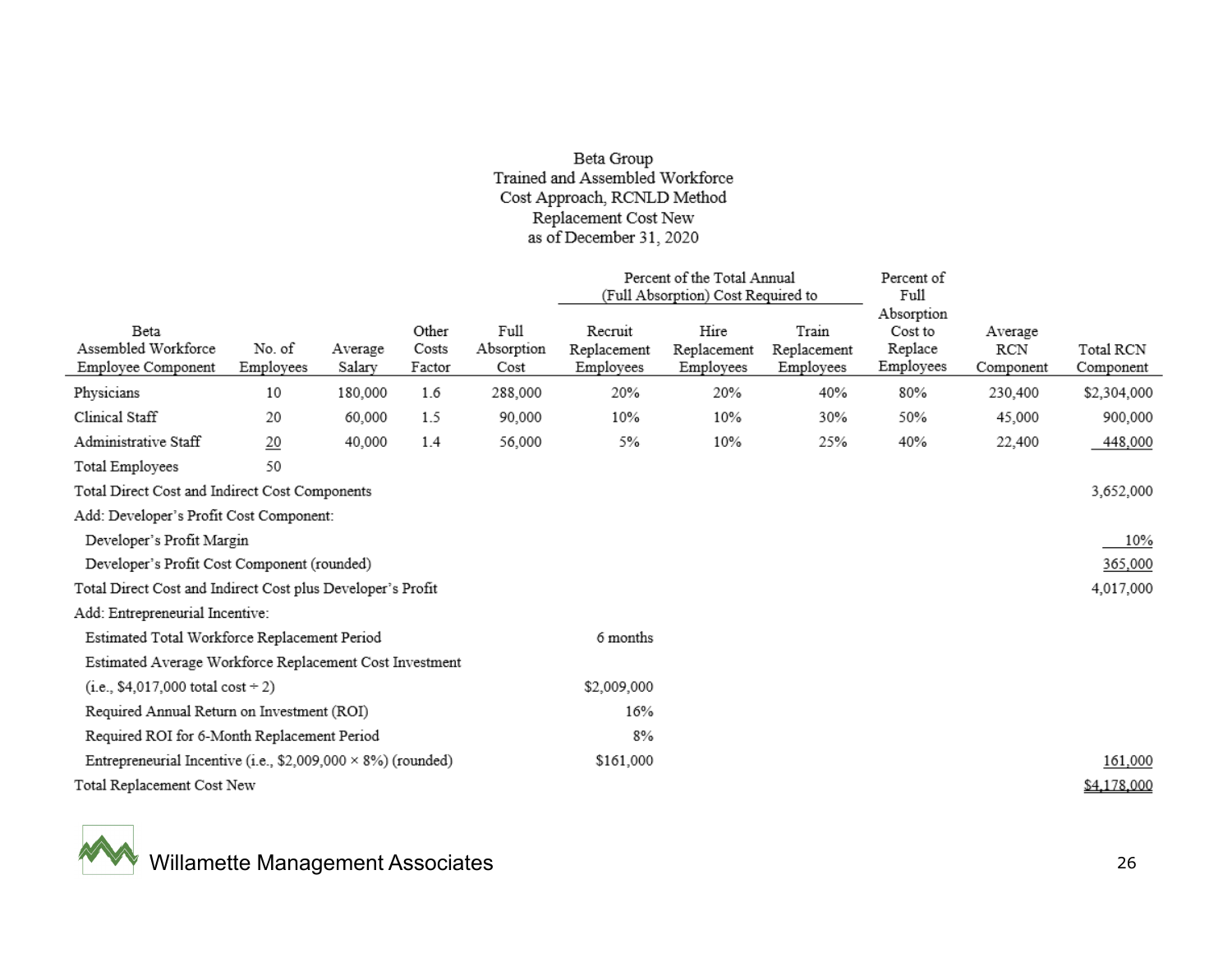#### Beta Group Depreciation and Obsolescence

- Two Beta clinical staff will retire next year.
- One Beta admin staff is on disability leave and is not expected to return.
- The practice is also overstaffed by two admin positions.
- Due to their long tenure, the average clinical staff salary is \$60,000. The 20-person clinical staff could be replaced with sufficiently experienced employees earning a \$50,000 salary.
- The analyst considers these facts in measuring physical deterioration and functional obsolescence.
- The analyst also has to consider if Beta Group experiences any economic obsolescence.

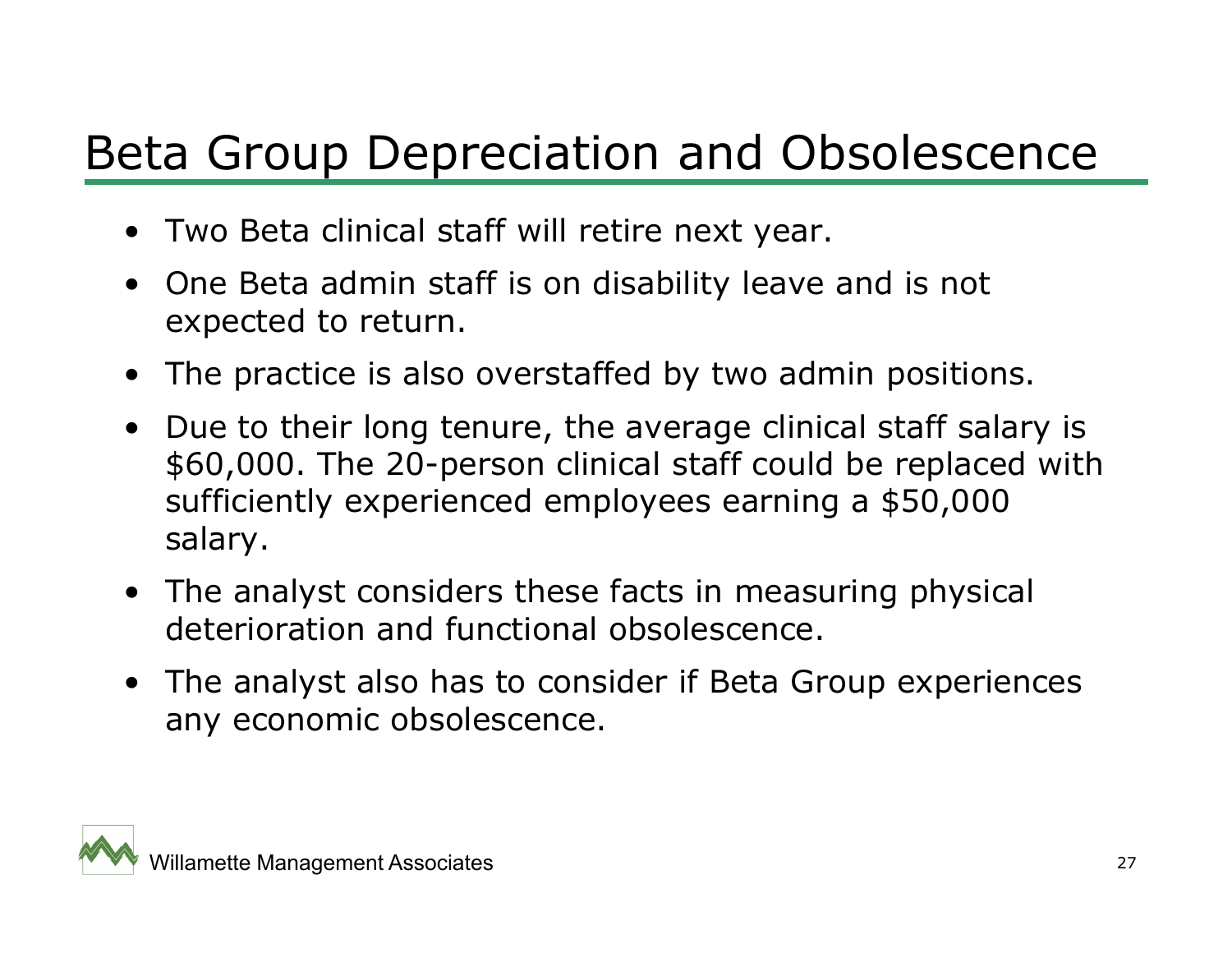#### Beta Group Trained and Assembled Workforce Physical Deterioration as of December 31, 2020

|                      |           |            |              | Developer's     |                  |              |              |
|----------------------|-----------|------------|--------------|-----------------|------------------|--------------|--------------|
|                      |           | Average    |              | Profit and      |                  |              |              |
| Beta Assembled       |           | Direct and | Total Direct | Entrepreneurial |                  |              |              |
| Workforce            | No. of    | Indirect   | and Indirect | Incentive Cost  |                  | Percent      | Accumulated  |
| Component            | Employees | RCN        | RCN          | Components      | <b>Total RCN</b> | Depreciation | Depreciation |
| Clinical Staff       |           | \$45,000   | \$90,000     | \$13,000        | \$103,000        | 100%         | \$103,000    |
| Administrative Staff |           | 22,400     | 22,400       | 3,200           | 25,600           | 100%         | 25,600       |
| Total                |           |            |              | 16,200          | 128,600          |              | \$128,600    |

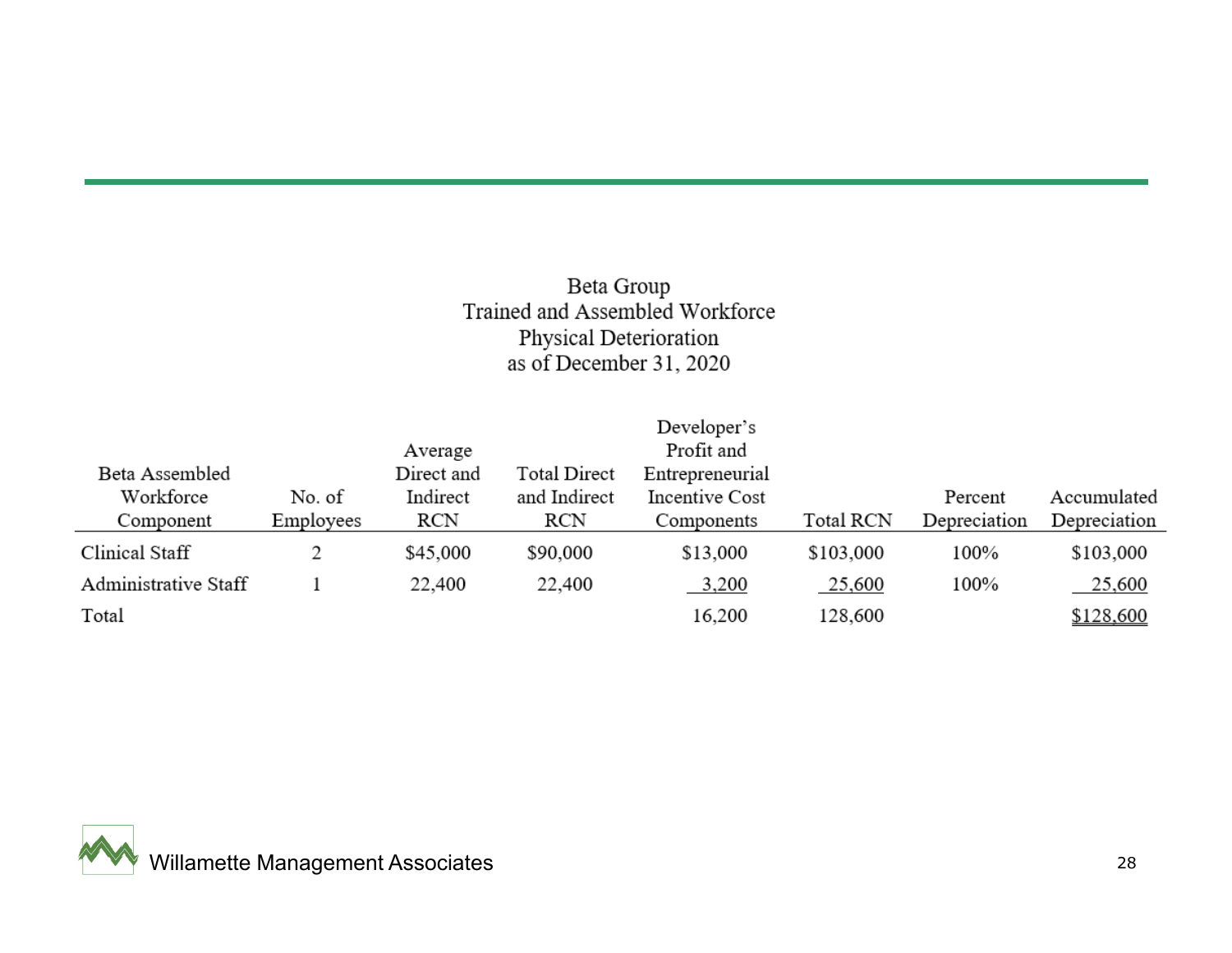#### Beta Group Trained and Assembled Workforce Functional Obsolescence as of December 31, 2020

|                      |           |               | Excess          |              |              |
|----------------------|-----------|---------------|-----------------|--------------|--------------|
|                      |           |               | Developer's     |              |              |
|                      |           |               | Profit and      | Excess Total |              |
|                      |           | Excess Direct | Entrepreneurial | Replacement  |              |
| Workforce            | No. of    | and Indirect  | Incentive       | Cost per     | Functional   |
| Component            | Employees | <b>RCN</b>    | Components      | Employee     | Obsolescence |
| Clinical Staff       | 18        | \$7,500       | \$1,100         | \$8,600      | \$154,800    |
| Administrative Staff | 2         | 22,400        | 3,200           | 25,600       | 51,200       |
| Total                |           |               |                 |              | \$206,000    |

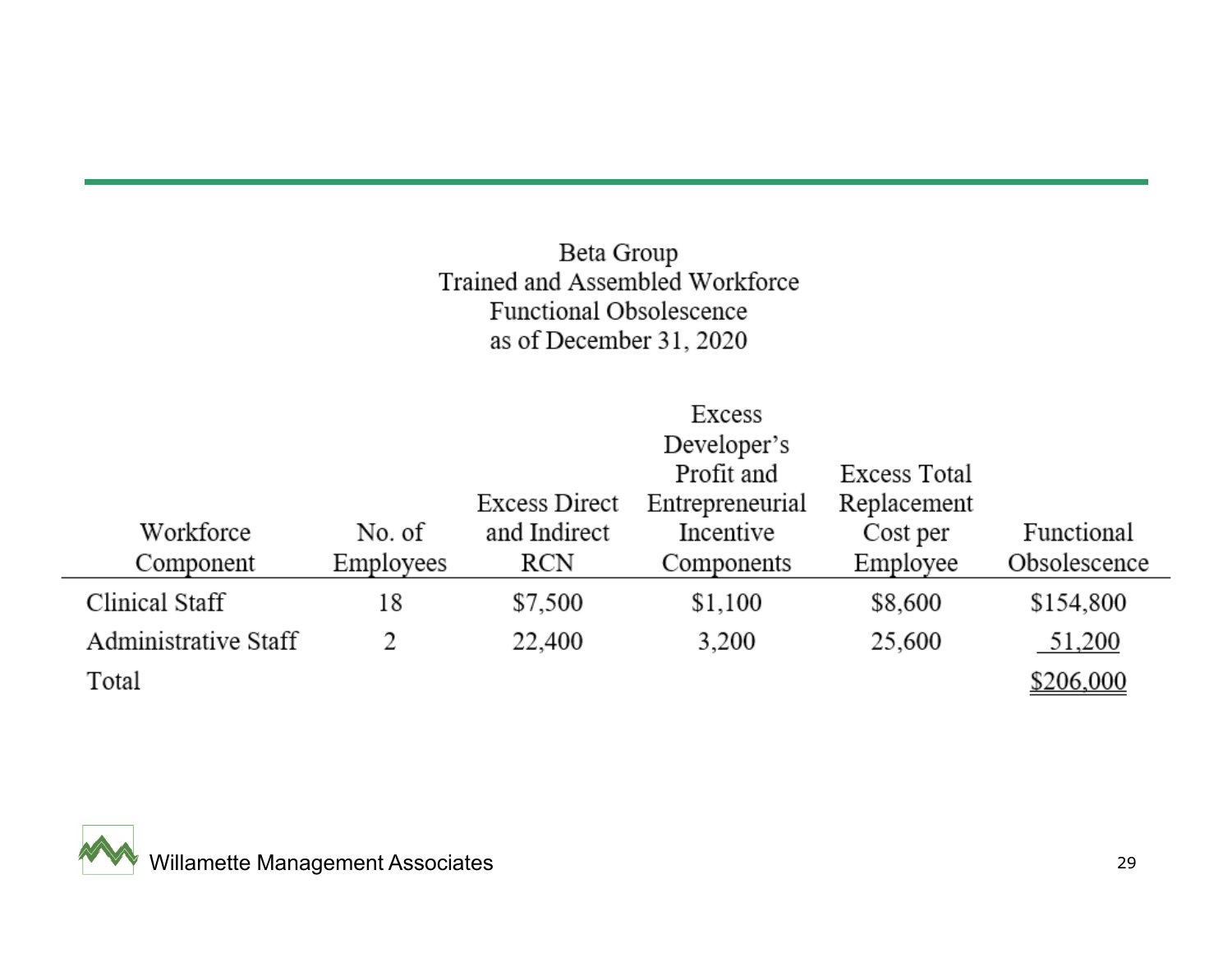Beta Group Trained and Assembled Workforce Cost Approach RCNLD-Before Economic Obsolescence as of December 31, 2020

| Cost Approach Analysis                                        | Cost Component |
|---------------------------------------------------------------|----------------|
| RCN (all employees)                                           | \$4,178,000    |
| Less: Physical Deterioration Allowance (inadequate staff)     | 128,600        |
| Less: Functional Obsolescence Allowance (superadequate staff) | 206,000        |
| Equals: RCNLD—before Economic Obsolescence                    | \$3,843,400    |

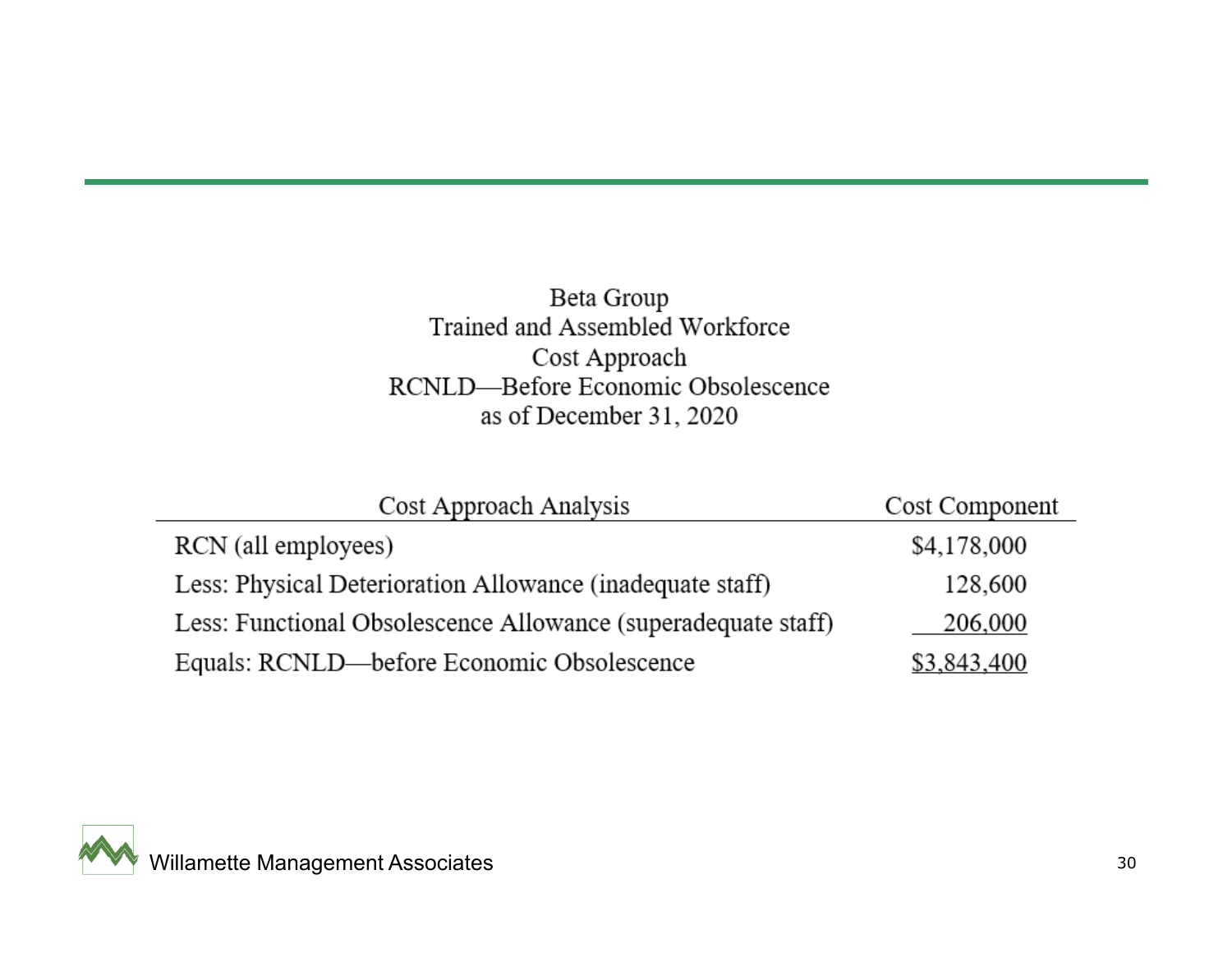## Owner/Operator Conditions That Indicate Intangible Asset Economic Obsolescence

- The entity's income approach value is less than the entity's asset-based approach value
- The entity's market approach value is less than the entity's asset-based approach value
- The owner/operator's revenue has decreased in recent years
- The owner/operator's profitability has decreased in recent years
- $\bullet$ The owner/operator's cash flow has decreased in recent years
- • The owner/operator's product/service pricing has decreased in recent years
- $\bullet$  The industry/profession's revenue has decreased in recent years
- The industry/profession's profitability has decreased in recent years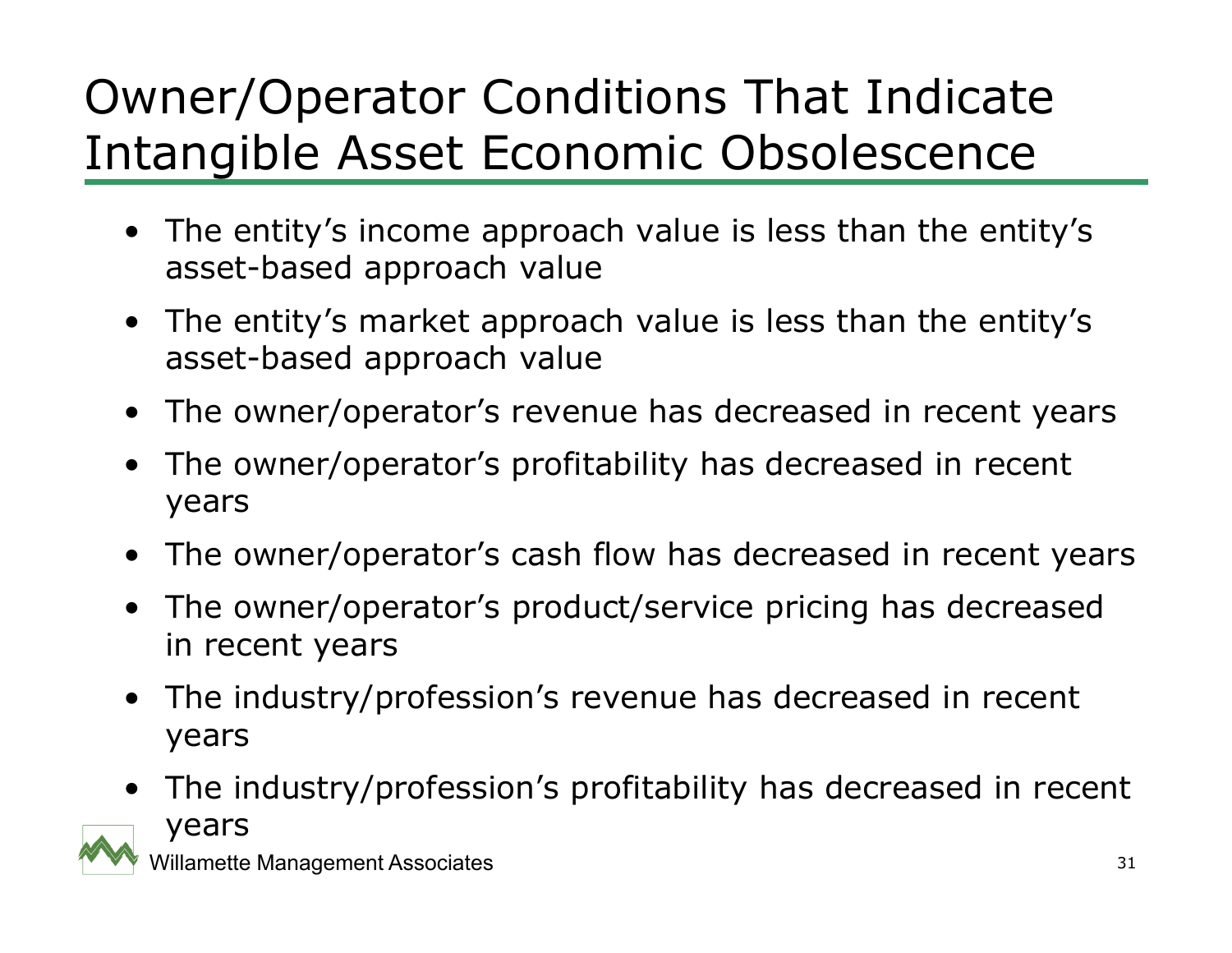#### Owner/Operator Conditions That Indicate Intangible Asset Economic Obsolescence (cont.)

- The industry/profession's cash flow has decreased in recent years
- The industry/profession's product/service pricing has decreased in recent years
- The owner/operator's profit margins have decreased in recent years
- The owner/operator's ROIs have decreased in recent years
- The industry/profession's profit margins have decreased in recent years
- • The industry/profession's ROIs have decreased in recent years
- The industry/profession's competition has increased in recent years
- The industry/profession has experienced regulatory changes in recent years

Willamette Management Associates 32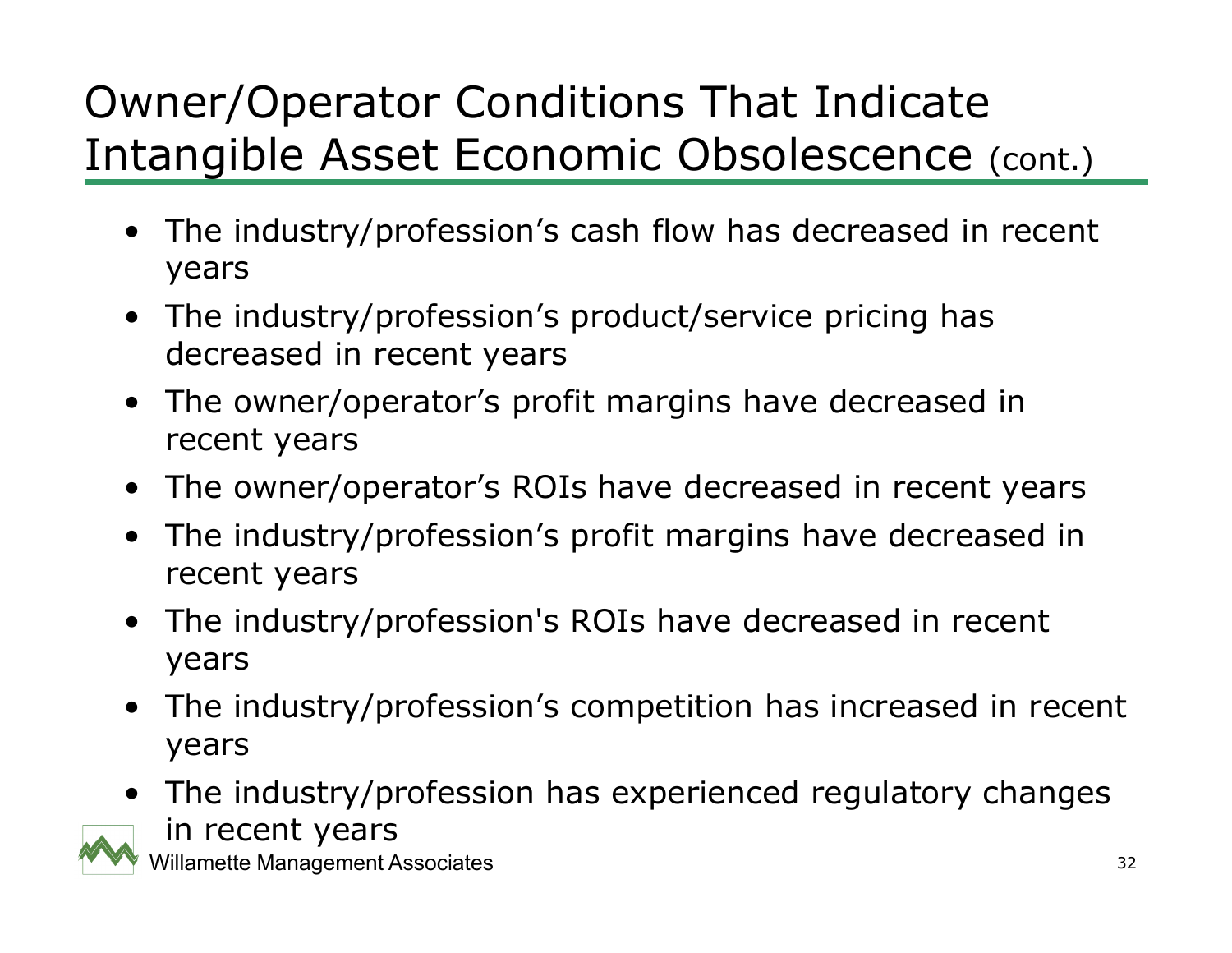#### Economic Obsolescence Measurement

- To measure economic obsolescence, the analyst considers the owner/operator financial and operational data:
	- Financial statements or financial results of operations
	- Financial budgets, plans, projections, or forecasts
	- Production statements, production cost analyses, or operating cost variance analyses
	- Material, labor, and overhead cost of goods sold (or services delivered) analyses
	- Fixed versus variable expense operating statements
	- Cost/volume/profit analyses
	- Unit/dollar—sales analyses or average selling price analyses

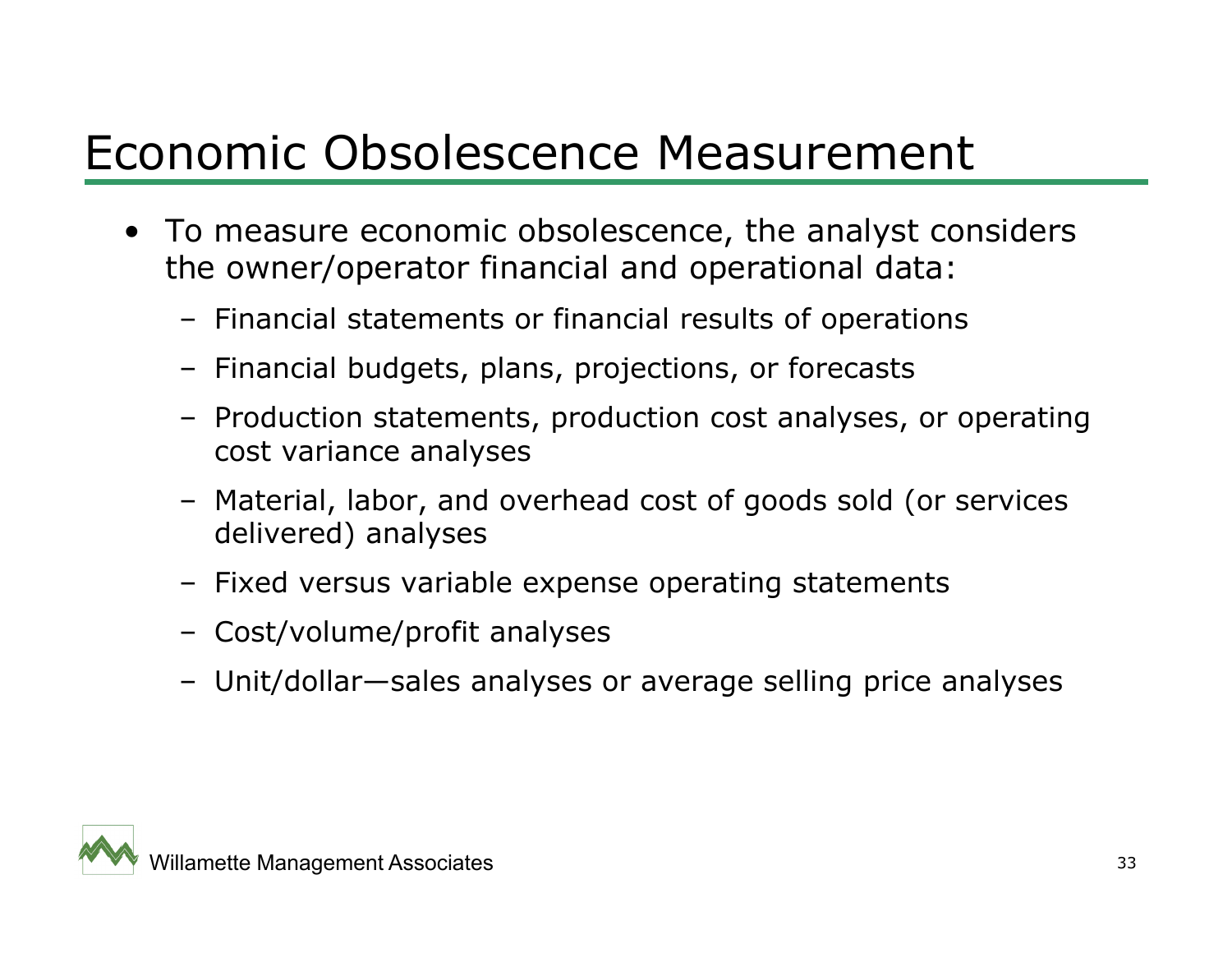#### Economic Obsolescence Measurement (cont.)

- The analyst considers the owner/operator data on a comparative basis, such as the following:
	- Actual results versus historical results
	- Actual results versus budgeted results
	- Actual results versus specific comparative entity results
	- Actual results versus specific competitor results
	- Actual results versus industry/profession average or benchmark results
	- Actual results versus the owner/operator's practical or normal production capacity

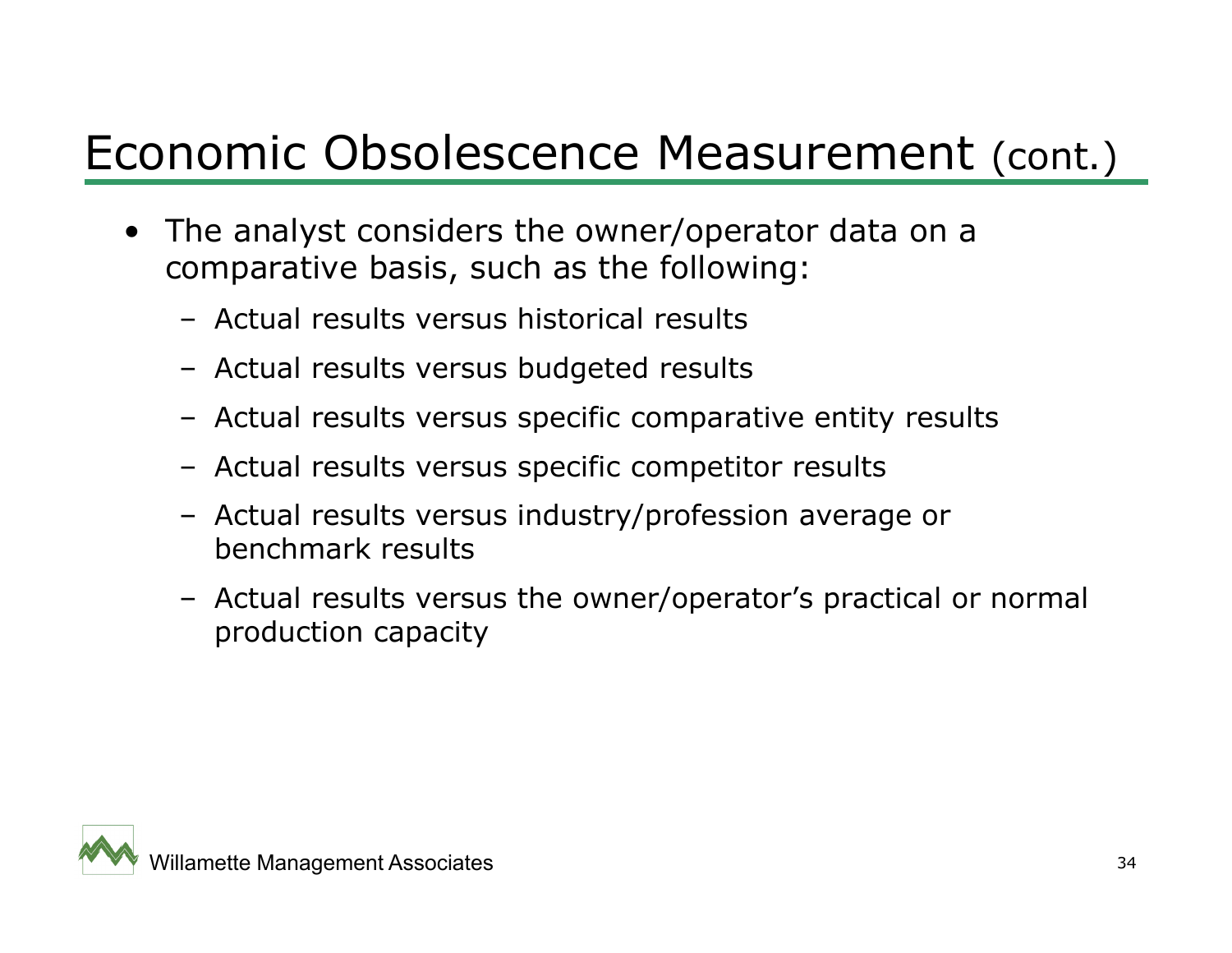#### Beta Group Trained and Assembled Workforce Cost Approach Analysis Selected Economic Obsolescence Data as of December 31, 2020

|      | Financial or Operational                            | LTM<br>Ended | Benchmark | <b>LTM</b><br>Metric<br>Percentage | Benchmark Comparison                          |
|------|-----------------------------------------------------|--------------|-----------|------------------------------------|-----------------------------------------------|
| Item | Performance Metric                                  | 12/31/20     | Measure   | Deficiency                         | Reference Source                              |
|      | Average Collected Revenue per Physician             | \$340,000    | \$420,000 | 19%                                | 2020 Regional Internal Medicine Group Average |
| 2    | Number of Support Staff per Physician               | 4.0          | 3.2       | 25%                                | 2020 Regional Internal Medicine Group Average |
| 3    | Average Salary per Physician                        | \$180,000    | \$220,000 | 18%                                | 2020 Regional Internal Medicine Group Average |
| 4    | Annual Growth Rate in the Practice Revenue          | 3.5%         | 4.5%      | 22%                                | Actual Subject Practice Average for 2016–20   |
| 5    | Profit Contribution per Physician (pre-MD<br>comp.) | \$200,000    | \$280,000 | 29%                                | 2020 Regional Internal Medicine Group Average |
| 6    | Profit Contribution Margin (pre-MD comp.)           | 59%          | 67%       | 12%                                | 2020 Regional Internal Medicine Group Average |
|      | Average Patients Seen per Physician per Day         | 8.2          | 10        | 18%                                | The 2020 Subject Practice Budget              |
| 8    | Average Revenue Billed per Patient Visit            | \$80         | \$100     | 20%                                | The 2020 Subject Practice Budget              |
| 9    | Return on the Practice's Average Assets             | 10%          | 12.5%     | 20%                                | Actual Subject Practice Average for 2016-20   |
| 10   | Return on the Practice's Average Equity             | 20%          | 25%       | 20%                                | Actual Subject Practice Average for 2016-20   |

LTM Benchmark Performance Metric Percentage Deficiency:

| Mean Deficiency                           | 20.3% |
|-------------------------------------------|-------|
| Median Deficiency                         | 20.0% |
| Mode Deficiency                           | 20.0% |
| Trimmed Mean Deficiency                   | 20.3% |
| Trimmed Median Deficiency                 | 20.0% |
| Selected Economic Obsolescence Indication | 20%   |
|                                           |       |



Willamette Management Associates 35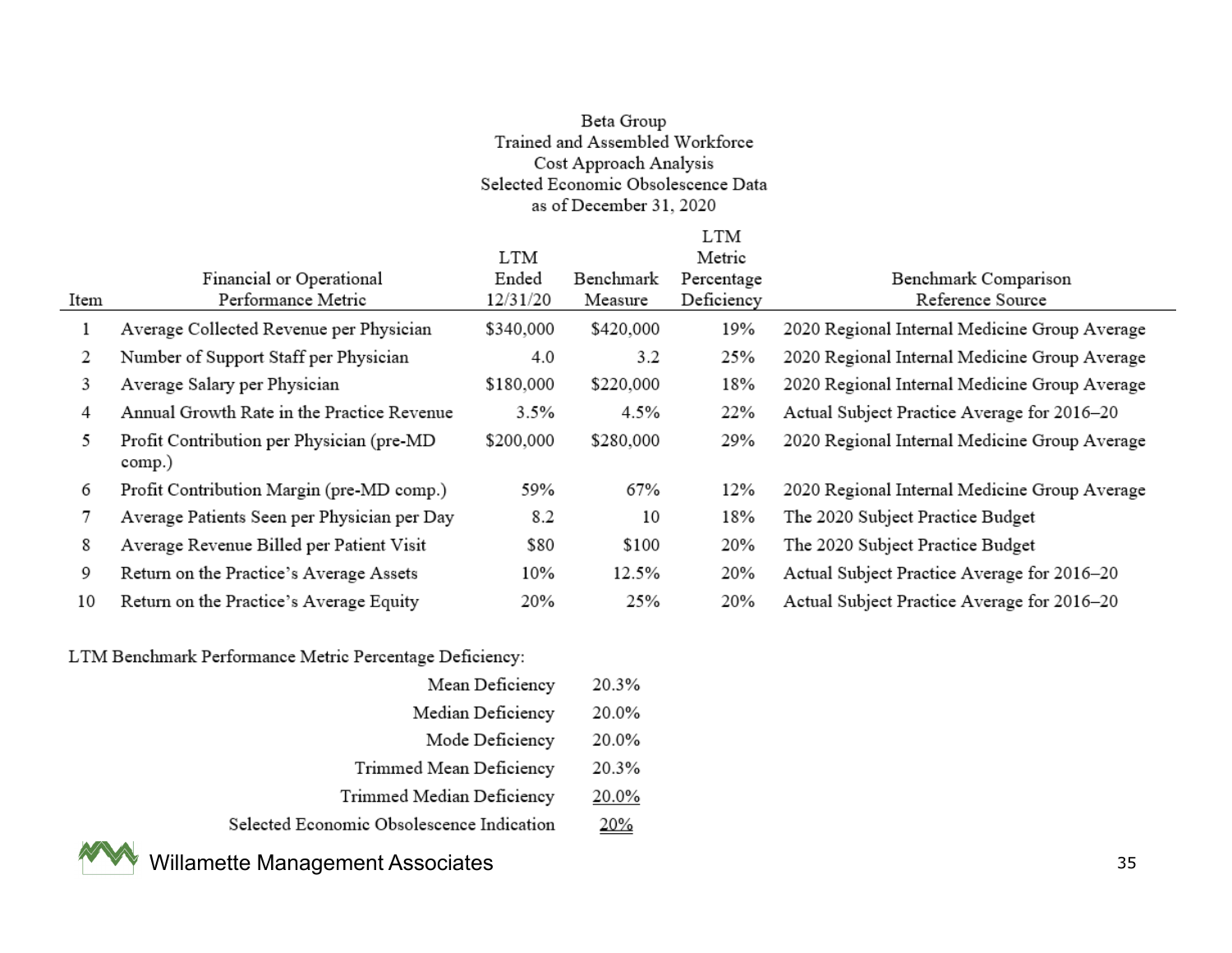#### Beta Group Trained and Assembled Workforce: Economic Obsolescence Allowance as of December 31, 2020

|                                                          | Cost        |
|----------------------------------------------------------|-------------|
| Cost Approach Analysis                                   | Component   |
| RCNLD-before Economic Obsolescence                       | \$3,843,400 |
| Multiplied by: Selected Economic Obsolescence Percentage | 20%         |
| Equals: Economic Obsolescence Allowance (rounded)        | \$768,700   |

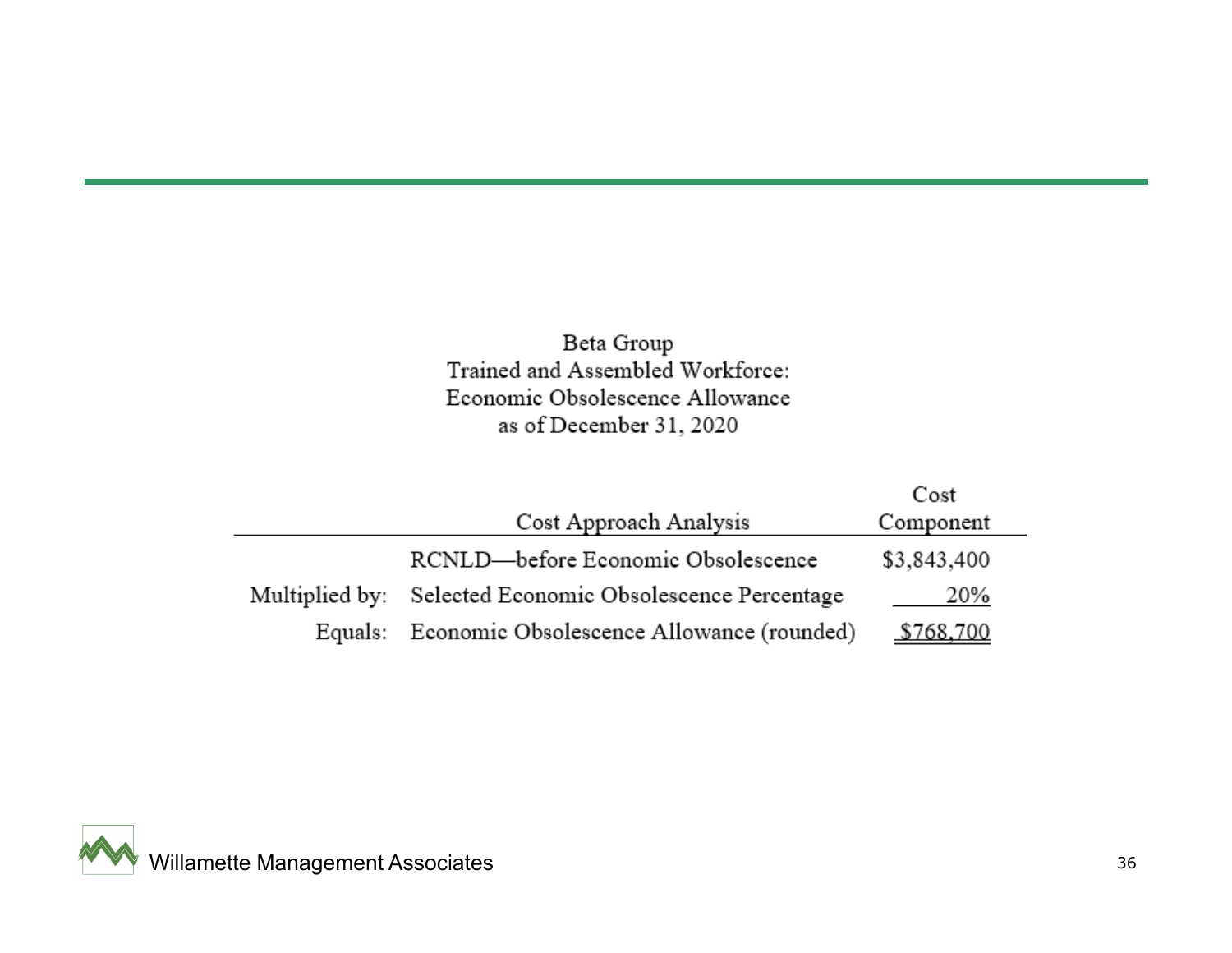#### Beta Group Trained and Assembled Workforce:  $\operatorname{Cost}$  Approach Valuation Synthesis and Conclusion as of December 31, 2020

|                                          | Cost        |
|------------------------------------------|-------------|
| Cost Approach Analysis                   | Component   |
| RCN                                      | \$4,178,000 |
| Less: Physical Deterioration             | 128,600     |
| Less: Functional Obsolescence            | 206,000     |
| Less: Economic Obsolescence              | 768,700     |
| Equals: RCNLD                            | 3,074,700   |
| FMV of the Assembled Workforce (rounded) |             |

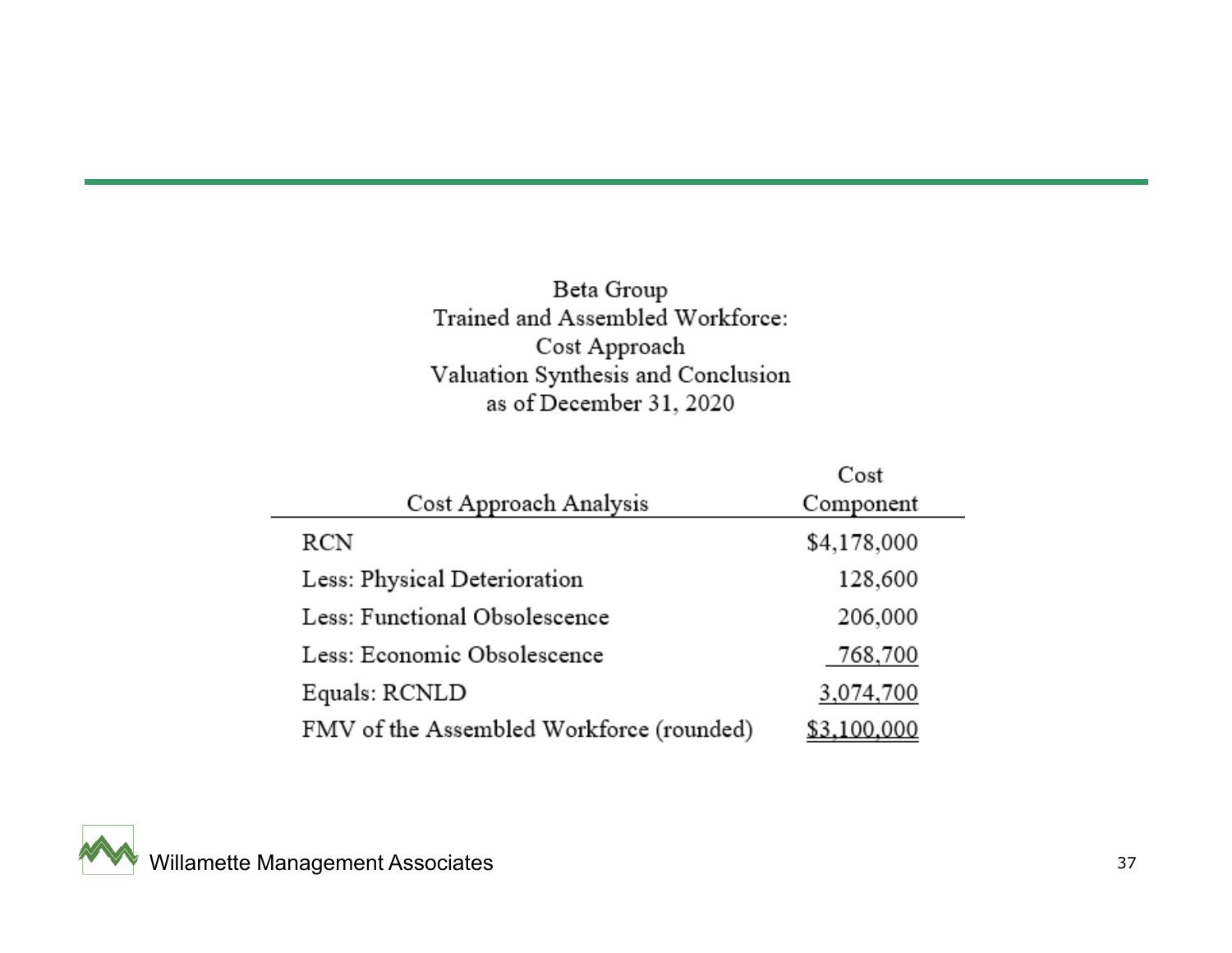#### Beta Group Total Operating Assets: Asset-Based Approach - Asset-Accumulation Method Valuation Synthesis and Conclusion as of December 31, 2020

| Asset                                  | Fair Market<br>Value |
|----------------------------------------|----------------------|
| Tangible Personal Property             | \$5,000,000          |
| Intangible Personal Property:          |                      |
| Patient Relationships                  | 2,000,000            |
| Patient Charts and Records             | 1,500,000            |
| Training and Procedure Manuals         | 500,000              |
| Trained and Assembled Workforce        | 3,100,000            |
| Goodwill                               | 900,000              |
| FMV of the Beta Total Operating Assets | <u>\$13,000,000</u>  |

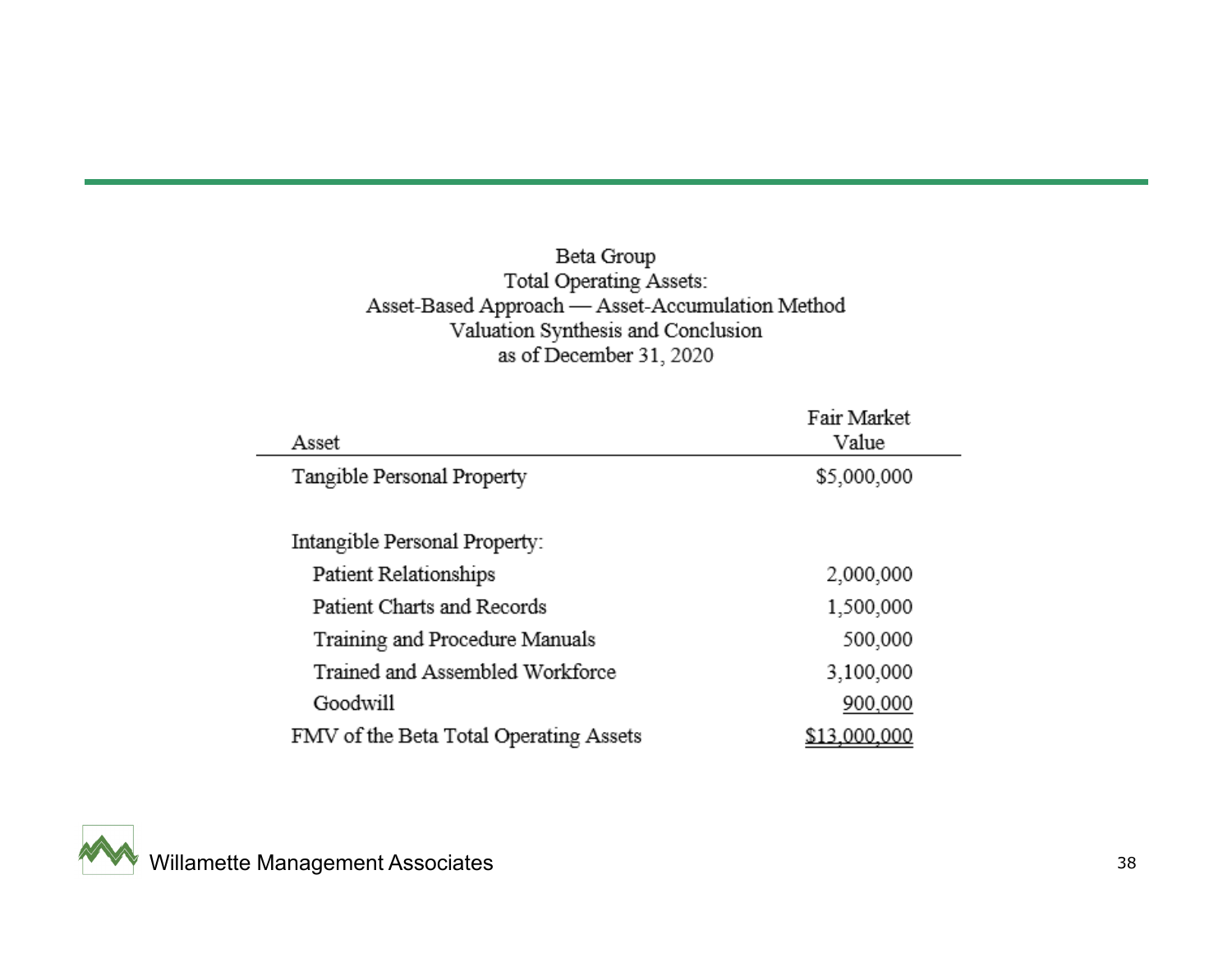## Tax Amortization Benefit Adjustment

- It is generally inappropriate to add a TAB adjustment to an intangible asset cost approach value indication.
- The purpose of the TAB adjustment is to correct the cash flow projection and the income tax expense (both for amortization expense deductions) in an income approach analysis.
- There is no cash flow projection and no income tax expense/rate in a cost approach analysis.
- The cost approach measures future expenditures a willing buyer will not have to make because it bought (and didn't have to develop) the intangible asset.
- The cost approach considers expenditures—not pretax or aftertax expenses.
- The Appraisal Foundation *Appraisal Practices Board VFR Valuation Advisory 2: The Valuation of Customer-Related Assets* and the *Application of the MPF* both agree that a TAB adjustment is only appropriate in an intangible asset FVM that applies the income approach.



willamette Management Associates 39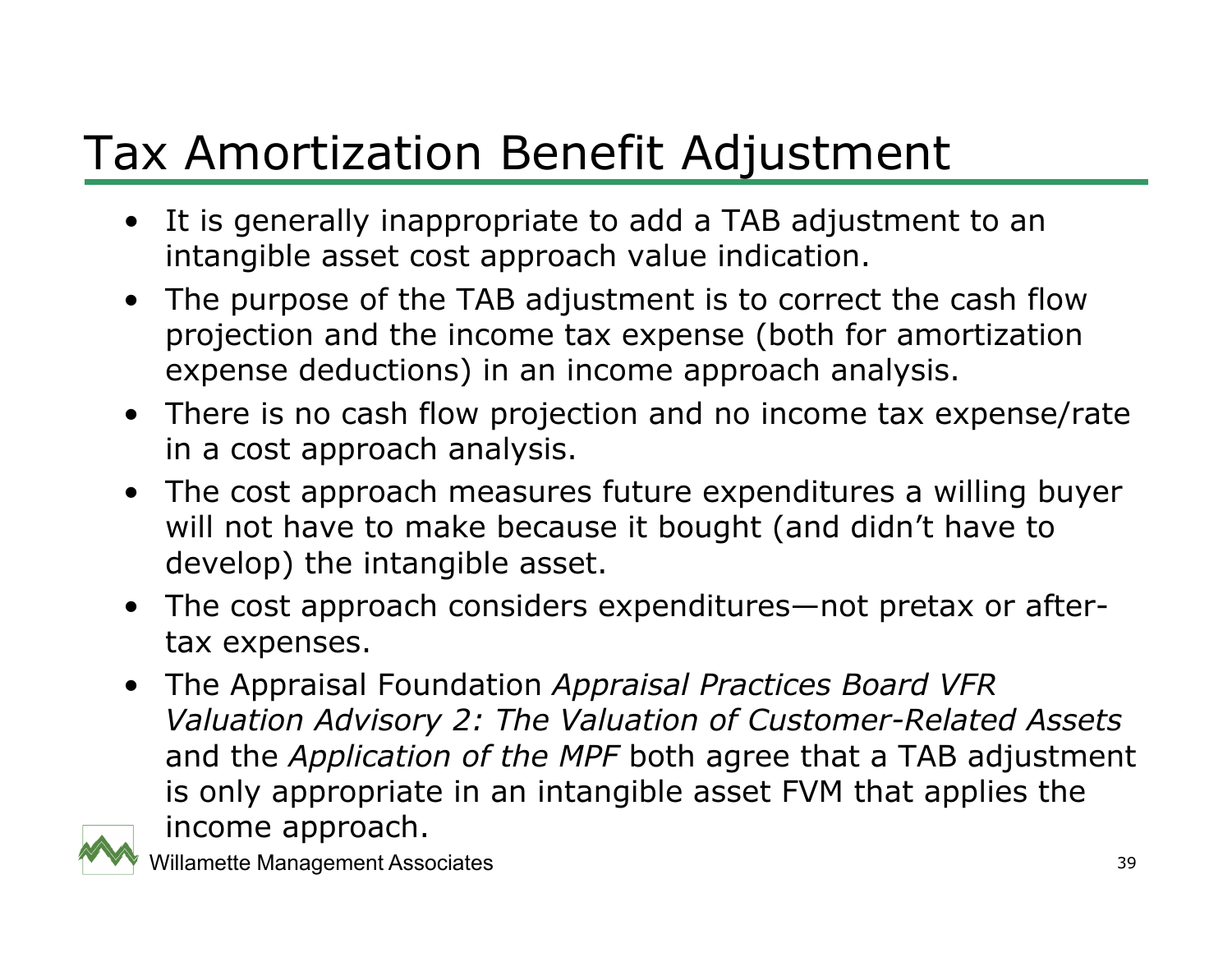#### The TAB Adjustment and FVMs

- Some clients—or their auditors—may request that the analyst apply a TAB adjustment in an intangible asset FVM that applies the cost approach.
- This formula quantifies that TAB adjustment for FVM purposes:

$$
TAB = Int * (n/(n-{(PV(r,n,-1)*(1+r)^{2}.5)})^*t)-1)
$$

where:

\n
$$
\begin{aligned}\n &\text{Int} &= \text{Intangible asset value} \\
&\text{n} &= \text{Number of years} \\
&\text{{(PV(r,n,-1)*(1+r)^{-}}.5)}} \\
&= \text{Present value of an annuity of $1 over } n \text{ years, at the } r \text{ present value discount rate} \\
&\text{Income tax rate} \\
&\text{F} &= \text{Present-value discount rate}\n \end{aligned}
$$
\n

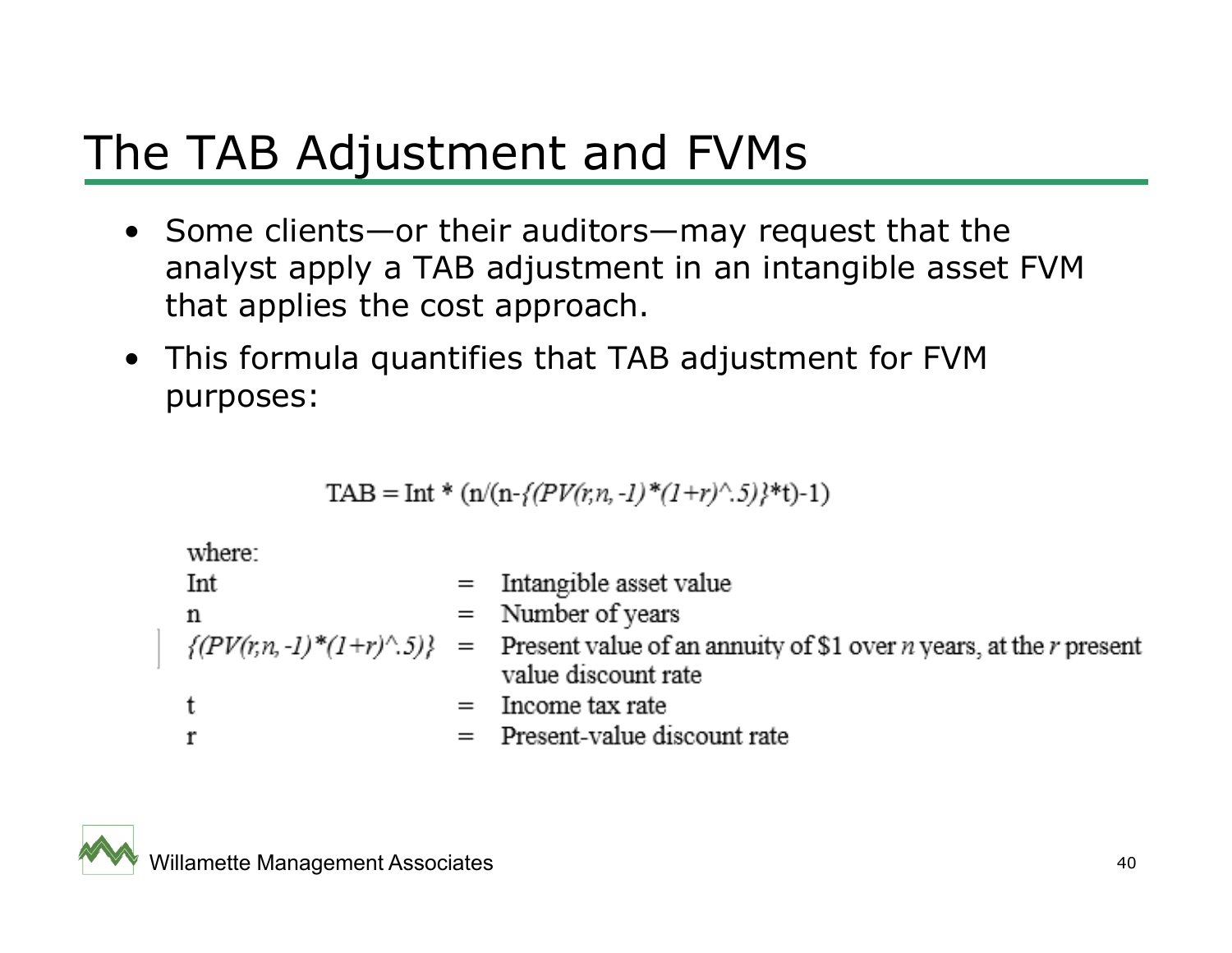### TAB Adjustment Illustrative Example

- The analyst is asked to conclude the FVM of the acquisition target Epsilon Company's internally developed computer software.
- The analyst applies the cost approach and the RCNLD method to estimate the software FMV at \$1,800,000.
- The client requests the analyst to add a TAB adjustment to conclude an FVM.
- The client's income tax rate is 38% and discount rate is 17.5%.
- The analyst makes the TAB adjustment, as presented on the next page.

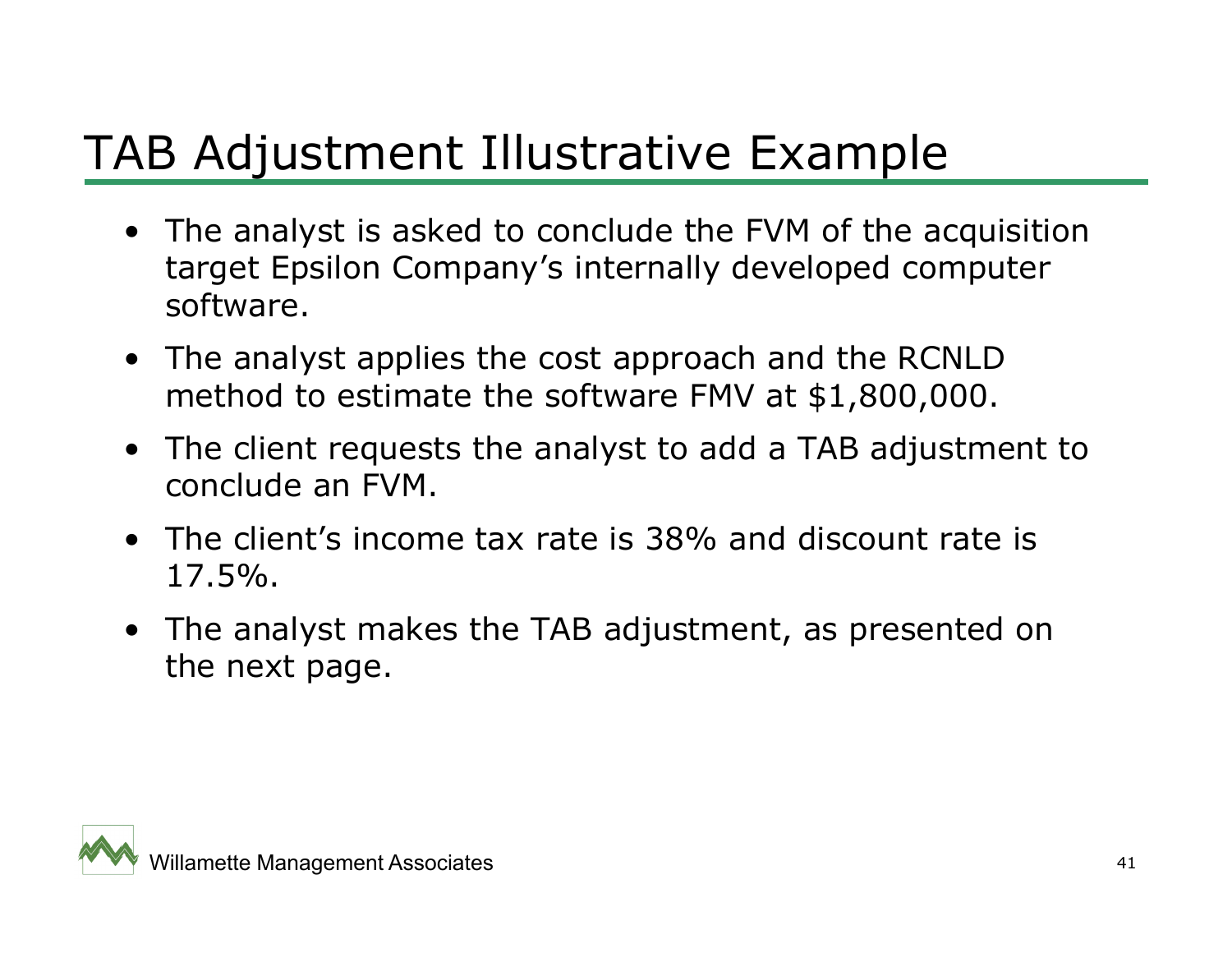#### TAB Adjustment Illustrative Example (cont.)

Epsilon Company Acquired Computer Software FVM TAB Adjustment As of December 31, 2020

| Cost Approach Fair Value Measurement Component        |                  | \$        |
|-------------------------------------------------------|------------------|-----------|
| Computer Software RCNLD                               |                  | 1,800,000 |
| Plus: TAB Adjustment:                                 |                  |           |
| Number of Years $(n)$ =                               | 15               |           |
| Income Tax Rate $(t) =$                               | 38%              |           |
| Present Value Discount Rate $(r)$ =                   | 17.5%            |           |
| Multiplied by: TAB Adjustment                         | 16.7%            | 300,200   |
| Equals: Fair Value of the Computer Software (rounded) | <u>2.100.000</u> |           |

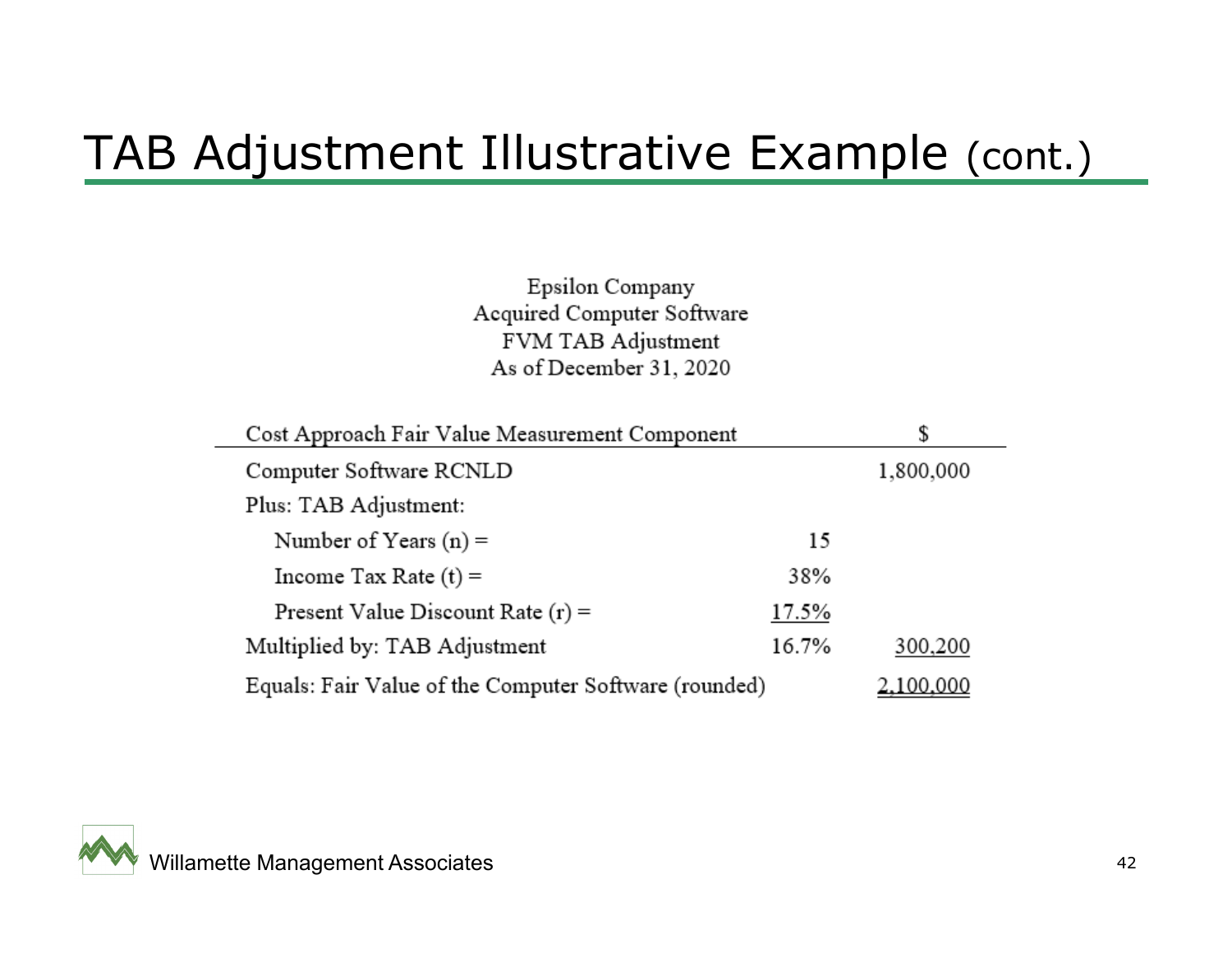## Common Misapprehensions regarding the Cost Approach

- •The cost approach does not consider net book value
- •Net book value is not a cost approach value indication
- $\bullet$ The cost approach is not the same as historical cost
- $\bullet$  The cost approach considers future (not historical) expenditures to develop a replacement intangible asset
- • The so-called cost savings method is not a cost approach method
- • The cost approach considers expenditures—not pretax or after-tax period expenses
- •The cost approach considers opportunity cost
- • The cost approach analysis considers all four cost components

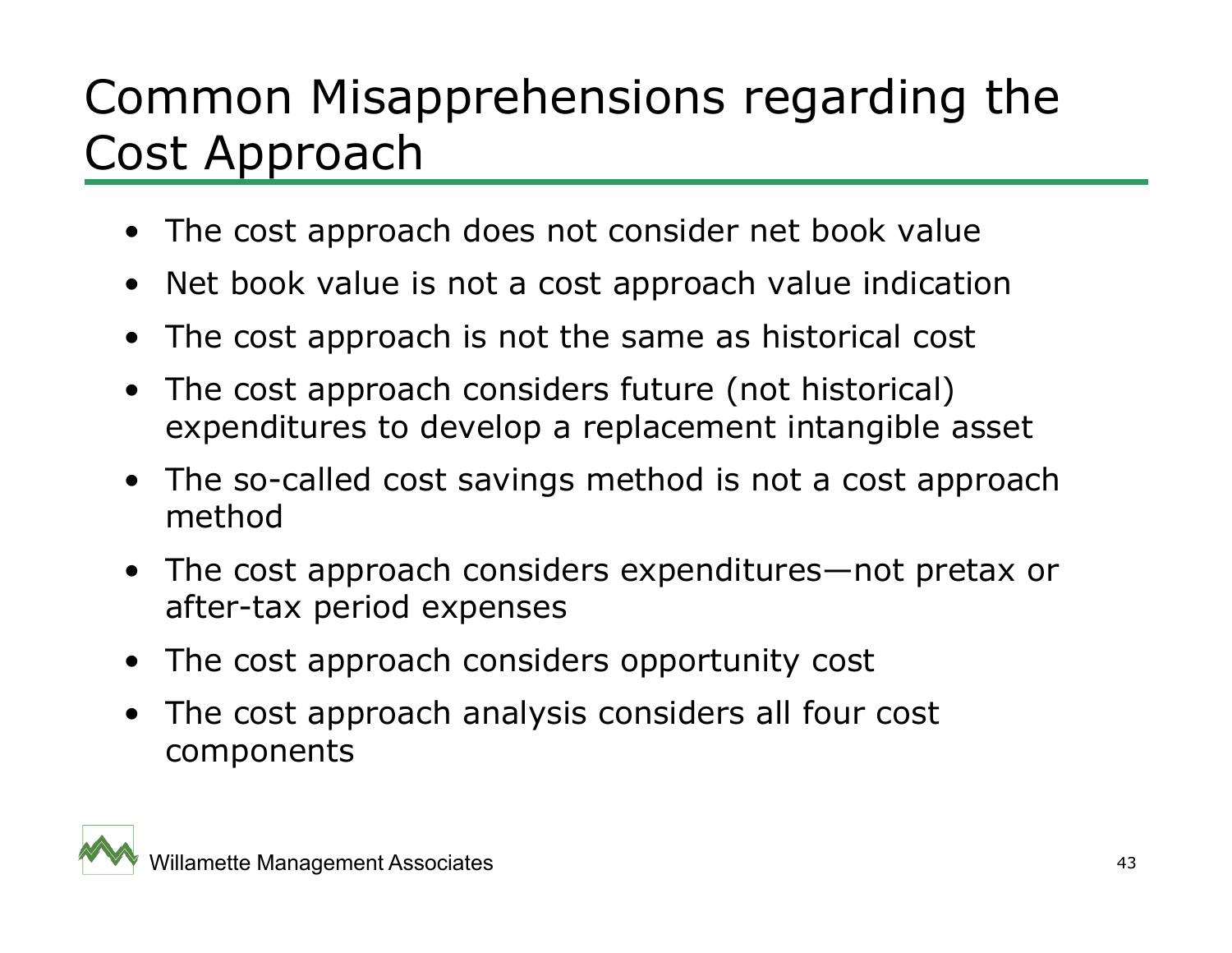## Common Misapprehensions regarding the Cost Approach (cont.)

- The cost approach analysis considers all three depreciation and obsolescence components
- The cost approach analysis should be independent of the income approach or the market approach analyses
- The cost approach should not include a TAB adjustment other than in FVMs for financial accounting purposes

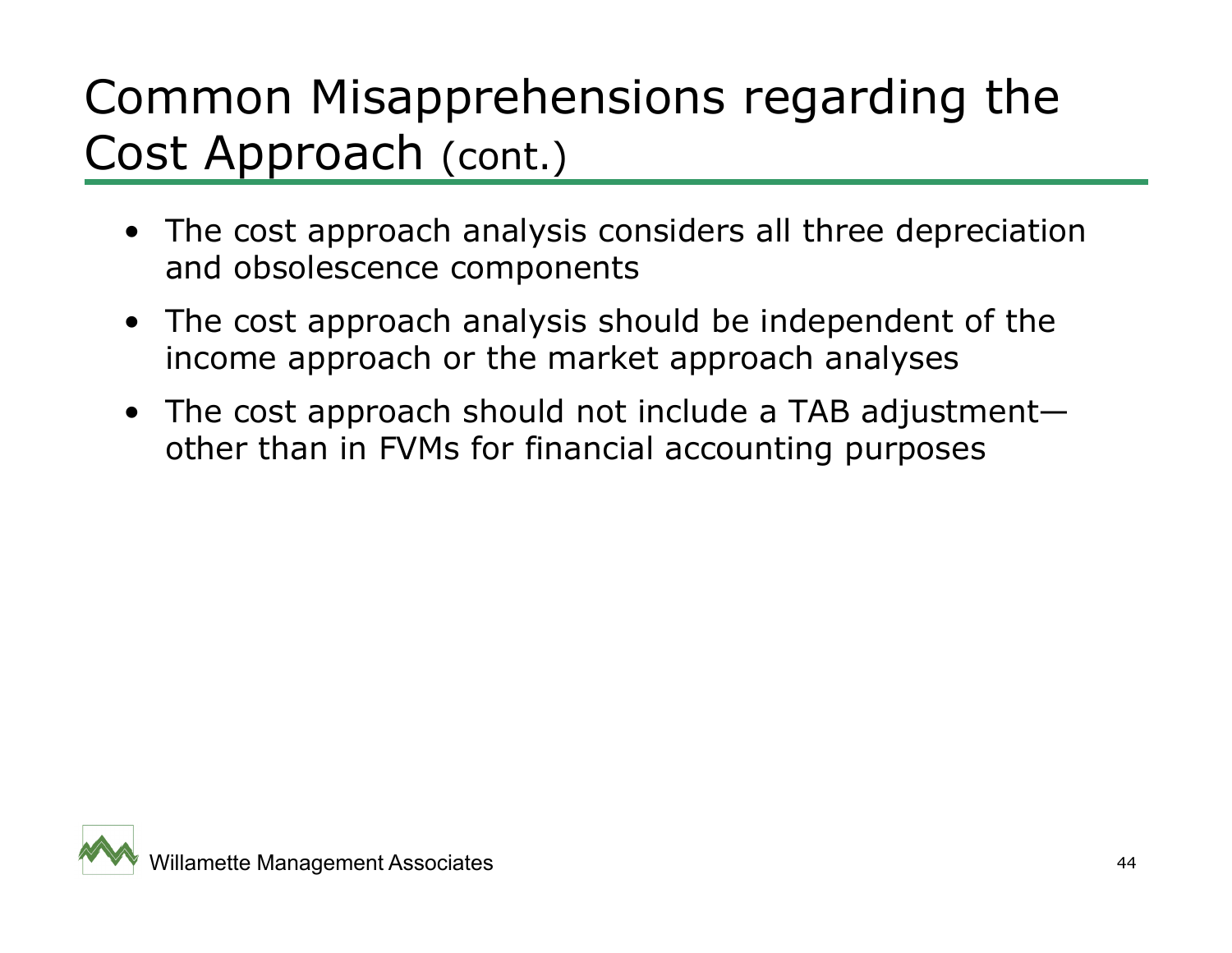#### Summary and Conclusion

- We considered the valuation of—and the fair value measurement of—intangible assets
- We considered when to apply the cost approach to value intangible assets
- We considered why to apply the cost approach to value intangible assets
- We considered how to apply the cost approach to value intangible assets
- We considered an illustrative example of the application of the cost approach to value intangible assets